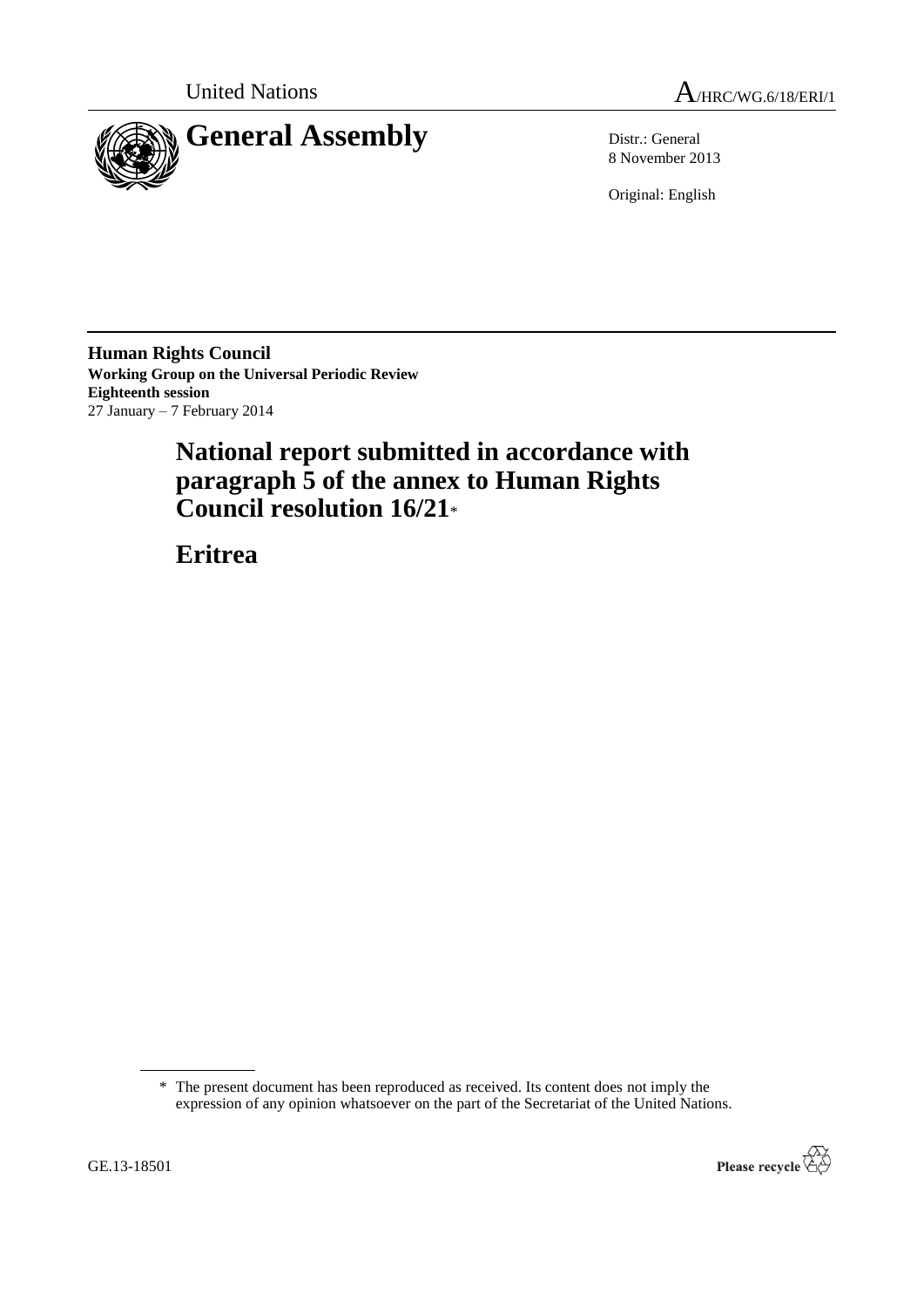## **A/HRC/WG.6/18/ERI/1**

## Contents

|     |                 |                                                                              | Paragraphs | Page |
|-----|-----------------|------------------------------------------------------------------------------|------------|------|
| Ι.  |                 |                                                                              |            | 3    |
| П.  |                 |                                                                              |            | 3    |
| Ш.  |                 |                                                                              | $5 - 9$    | 4    |
| IV. |                 |                                                                              | 10         | 5    |
| V.  |                 |                                                                              | $11 - 90$  | 6    |
|     | А.              |                                                                              | $11 - 24$  | 6    |
|     | <b>B.</b>       |                                                                              | $25 - 41$  | 9    |
|     | $\mathcal{C}$ . |                                                                              | $42 - 49$  | 13   |
|     | D.              |                                                                              | $50 - 81$  | 14   |
|     | E.              |                                                                              | 82         | 19   |
|     | $F_{\cdot}$     |                                                                              | 83         | 19   |
|     | G.              | Implementation of the constitution and the establishment of independent body | 84         | 19   |
|     | H.              |                                                                              | 85         | 20   |
|     | I.              | Cooperation with Special Procedures and UN Treaty Bodies                     | 86         | 20   |
|     | J.              |                                                                              | $87 - 88$  | 20   |
|     | K.              |                                                                              | 89         | 21   |
|     | L.              |                                                                              | 90         | 21   |
| VI. |                 |                                                                              | $91 - 102$ | 21   |
|     | А.              |                                                                              | $91 - 93$  | 21   |
|     | <b>B.</b>       |                                                                              | $94 - 95$  | 22   |
|     | C.              |                                                                              | $96 - 102$ | 22   |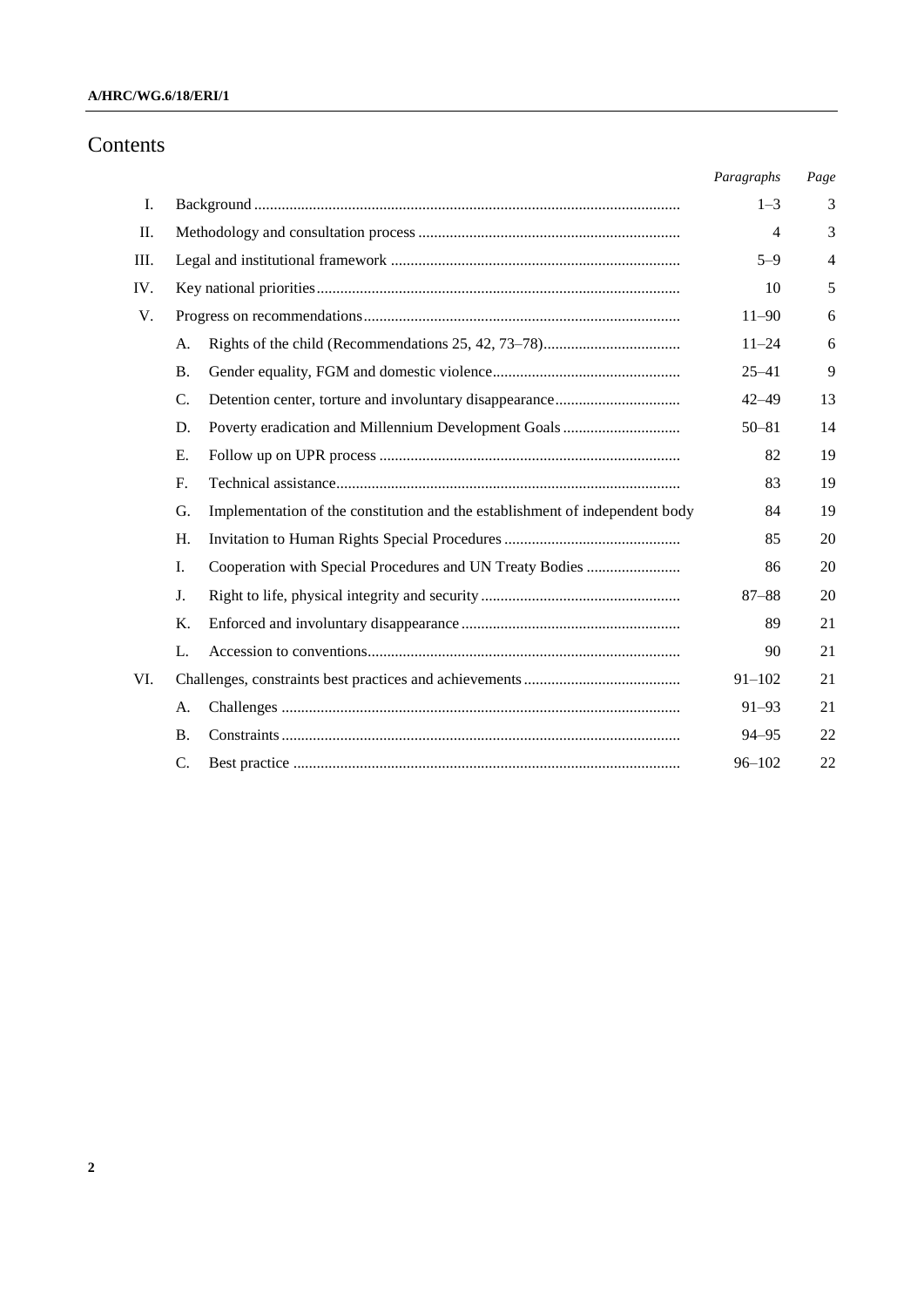## **I. Background**

1. The human rights performance of the State of Eritrea was reviewed on 30 November 2009 and finally adopted in March 2010 by the Working Group under the UN Universal Periodic Review mechanism. The review attracted quite a number of States that participated in the interactive dialogue. The key human rights concerns and issues raised during the review revolved around the following: *( )*general recommendations and conventions that require accession or ratification; (ii) gender equality, (iii) female genital mutilation, (iv) domestic and sexual violence against women; v) rights of the child; vi) millennium development goals; vii) poverty eradication; viii) implementation of the Eritrean constitution; ix) establishment of an independent human rights body; xii) follow up on UPR recommendations and technical assistance; x) detention conditions, torture and involuntary disappearance; xi) the right to life; xii) cooperation with the group on enforced and involuntary disappearance; and xiii) invitation to special procedures of the Human Rights Council.

#### **The content and basis of the report**

2. This report highlights the methodology, consultation process, as well as the legal and institutional frameworks that have been put in place for the promotion and protection of human rights in Eritrea. It also presents the achievements, best practices, constraints, challenges, and the progress made during the reporting time on the accepted recommendations. The basis for this report are as follows: (i) Resolutions 60/251, 5/1 of the Institution Building; (ii) the recommendations that the Government of the State Eritrea voluntarily accepted during the first cycle; (iii) human rights related conventions and declarations to which the State of Eritrea is a party ; and best practices that are slated for emulation and benchmarking. This second National Report is submitted in accordance with the Human Rights Council Resolutions 16/21, and paragraph 5 of the Annex to Resolution 5/1 of the Institution Building.

#### **The portfolio of human rights coordination**

3. The responsibility to promote and protect human rights falls under all concerned government stakeholder ministries and departments. Nonetheless, the portfolio of coordinating the activities and the collection of interim progress reports at a national level was vested in the Ministry of Foreign Affairs. The Eritrean delegation that presented +the 2009 report were mandated to coordinate the follow-up of the recommendations as well as joint drafting of this report. Several rounds of consultations at both national and subnational levels were undertaken in the drafting of the report under the guidance of the Minister of Foreign Affairs. The delegation worked with various stakeholders involved in the promotion and protection of Human rights and fundamental freedoms in the society to produce this report. The Delegation was also mandated to attend the sessions of the United Nations Human Rights Council, the African Human and Peoples' Rights Commission and other related fora with the aim of sharing experiences on the subject matter.

## **II. Methodology and consultation process**

4. Broader participation and higher responsibility were ensured in the development of the Second UPR Report. A Steering Committee chaired by the Ministry of Foreign Affairs was established. The Committee is composed of representatives from the following ministries: Foreign Affairs; Justice; Labor and Human Welfare; National Development; Education; Health as well as the National Security Agency. Other sectoral ministries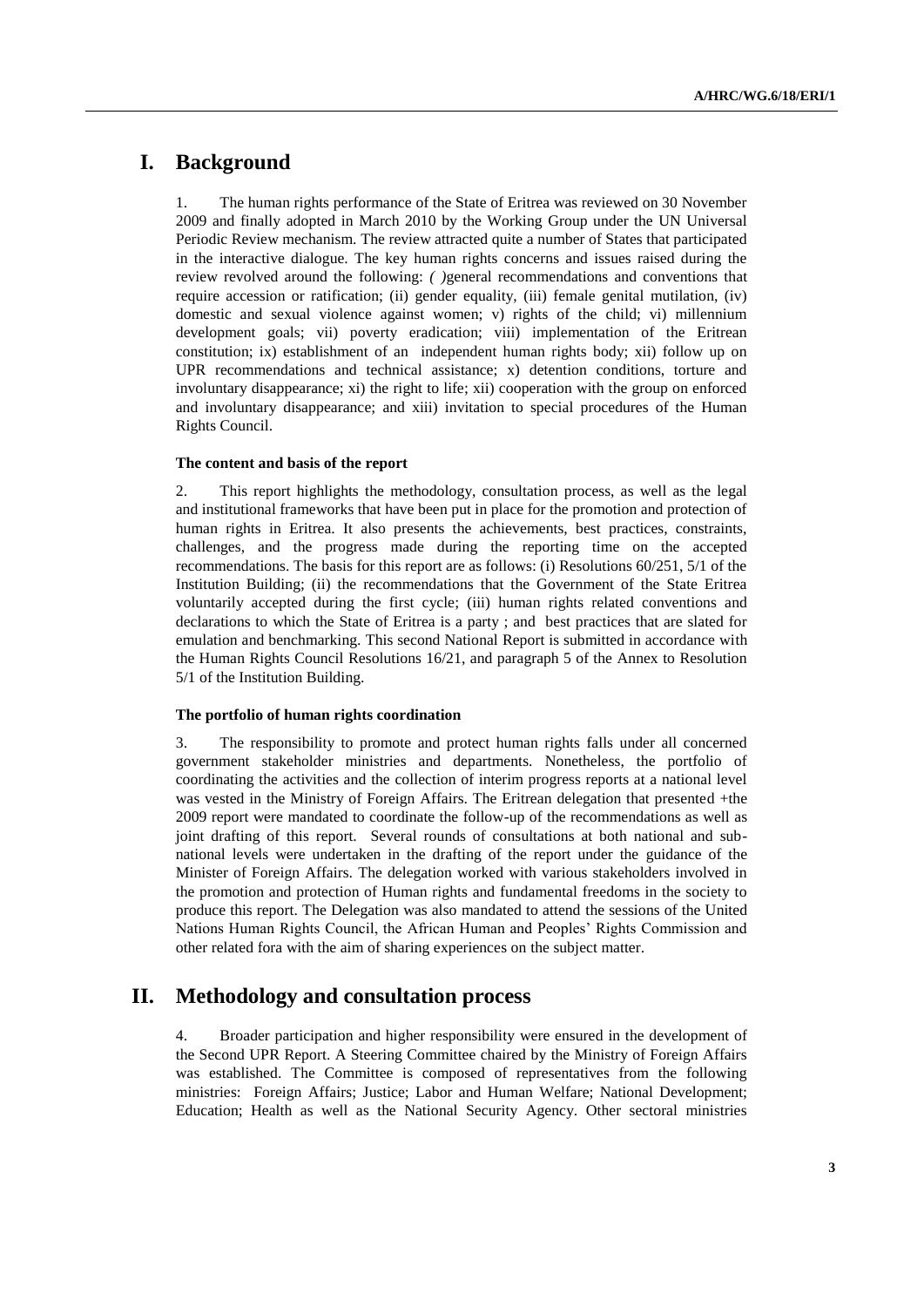provided information to the committee as requested. Civil Society organizations such as the National Unions of Youth and Students, Women, Workers were also represented on the committee. Meetings were held with all concerned bodies. Additional inputs from the UN Country Team in Eritrea were also accommodated in the report.

## **III. Legal and institutional framework**

## **New legislations enacted since 2009**

5. The Judiciary Branch of the State of Eritrea is drafting new Codes that will substitute the Transitional Codes of Eritrea. The drafting process is at its final stage. Eritrea's international obligations are naturally taken into account in drafting the new codes. Inputs from sectoral ministries and, especially the Ministry of Foreign Affairs, have been solicited in the efforts of harmonizing domestic law with international commitments of the State of Eritrea. Furthermore, the GOSE has adopted the following new legislations as highlighted below.

#### **1. Water Proclamation No. 162/2010**

6. The right to life is inseparably linked with access to basic necessities and services such as food and water. The Government issued Water Proclamation No. 162/2010 to reinforce the promotion and protection of the citizens' basic social and economic rights. Article 4(1) of this Proclamation clearly stipulates that all water resources in the country are the common property of the people of Eritrea and the State shall regulate them to ensure their management in a balanced and sustainable manner. Article 5(1) further provides that any person shall have the right to use water resources in compliance with the provisions of the Proclamation. The scarcity of water resources within the context of Eritrea both in quantitative and qualitative terms is the driving force behind this timely law. The State is duty-bound to ensure that every citizen accesses clean and safe water. Furthermore, the legislation also takes into consideration issues of affordability and rights of economically disadvantaged communities to access water. In this vein, the GOE has put in place schemes to subsidize the costs associated with the provision of basic water services for the disadvantaged segments of society (Article 20(2)).

## **2. Proclamation No. 170/2012 to Establish the Eritrean Crops and Livestock Corporation**

7. Proclamation No. 170/2012 was issued to strengthen the national policy on food security with the ultimate objective of ensuring and increasing access to food at the household level. This provision is predicated on enhancing and securing the basic right to food.

#### **3. Proclamation No.173/2013 to privatize State Owned Enterprises**

8. In 2012 and 2013, several laws were enacted to privatize and transform state-owned enterprises into share companies. The objective was to liberalize trade. This was done in tandem with the relaxation of guidelines on foreign currency control. It is expected that these laws will boost trade and investment, thus alleviating poverty and improving the standard of living. The laws will further contribute to a more fair distribution of national resources and encourage the economic participation of citizens at home and abroad through increased investment in the home country.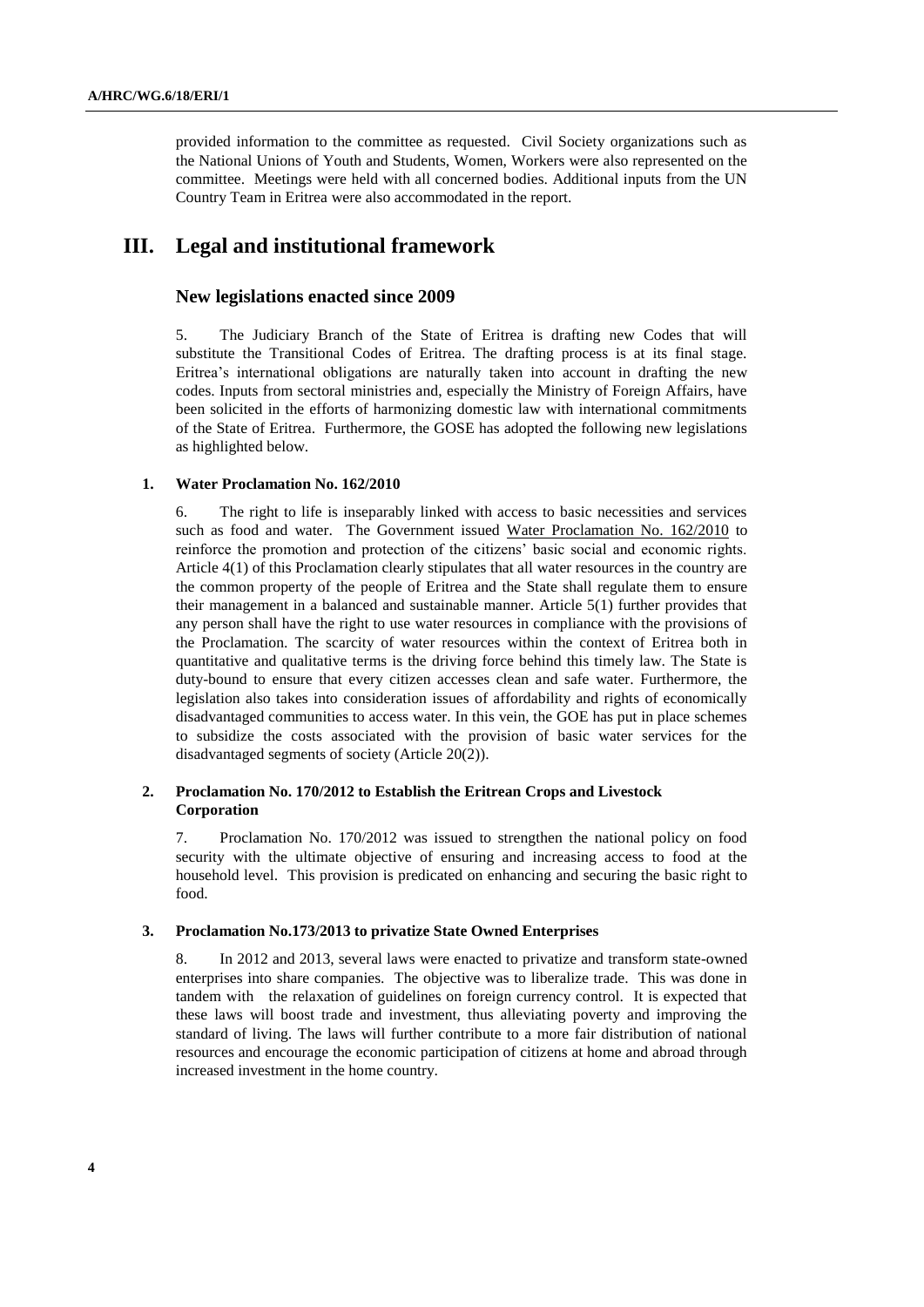#### **4. Proclamations No. 166/2012, 167/2012, 168/2012 and Legal Notice No. 120/2012**

9. These legislations were promulgated by the government in 2012 with the aim of enhancing access to and better delivery of justice. The amendments encompass appropriate changes in the jurisdiction of courts; refinement of the procedural laws as well as the introduction of new laws of more effective enforcement. The cumulative effect and objectives of the said proclamations are:

(a) The adjudication of minor civil litigations by Community Courts enhances people's access to justice with less cost. The new arrangement allows citizens to have access to judicial services within their vicinity resulting in less expenses and energy. The types of cases that have been assigned to community courts are those which have social character and that can best be solved at the community level.

(b) The new laws and guidelines of enforcement ensure that the delivery of justice is swift thereby augmenting the overall efficiency and effectiveness of the judicial system.

(c) Independent and accountable judicial services: the new laws have introduced more stringent procedures and rules to hold the judicial and prosecutorial personnel more accountable for their functions and responsibilities.

(d) More importantly, the new legislation will bridge the acute shortage of qualified legal professionals that the judiciary is experiencing. It also reduces the financial resources needed to expand and provide qualitative judicial services.

## **IV. Key national priorities**

10. Human Rights issues have cardinal importance to the Government of Eritrea. In this vein, Government key national priorities are geared towards creating and enhancing the conducive environment for its citizens to exercise their fundamental human rights in the broadest definition of the term. The GoSE's unequivocal commitment to achieve this goal must naturally be gauged with the enormous challenges that it has to grapple with. In this context, the GoSE has been pursuing the following key priorities:

(a) Safeguarding the sovereign rights, territorial integrity, and political independence of the State and people of Eritrea from flagrant violation, aggression, occupation, unwarranted sanctions, and belligerent stances of hostile powers;

(b) Effecting social justice by ascertaining universal or wide access to food security, health, education, infrastructural facilities as well as the reduction of rural/urban disparity and the construction of roads, dams, building of schools and health centers and hospitals throughout the country within the framework of balanced and even development;

(c) Human resource development: As the centerpiece to development, human capital has been and remains a matter of high priority to the Government of Eritrea. In this connection, the GOE has long embarked on various programmes that bolster human dignity, human security and human development. Access to free education up to the tertiary level; the provision of health services at highly subsidized cost, regular budgetary allocations for the upkeep of disadvantaged segments and groups of society; and various activities that preserve the cultural heritage, customs and traditions of the society are all geared towards; and

(d) Environmental Protection: A number of +environmental protection laws have been enacted. Among other things, the Government has put in place guidelines for environmental assessment and protection against pollution in the mining sector in accordance with international standards.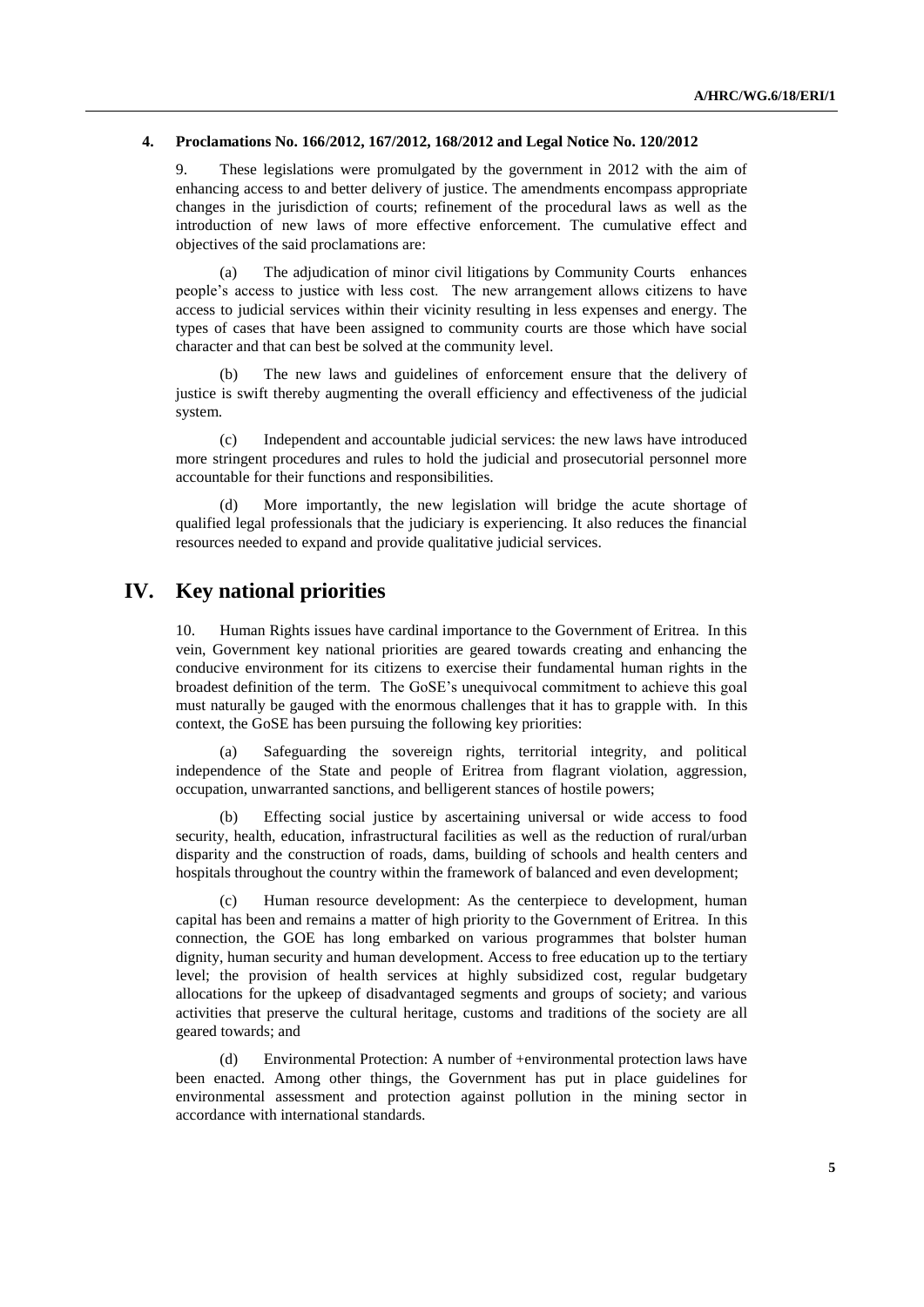## **V. Progress on recommendations**

## **A. Rights of the Child (Recommendations 25, 42, 73–78)**

11. All human rights treaties require time for implementation and progress is generally incremental. In this context, the current report only provides an update on measures taking during the reporting period on the rights and welfare of children.

## **1. Promoting the human dignity of children**

12. The policies and strategies of the GOE on the protection and promotion of the dignity of children emanates from the deep-rooted Eritrean culture that favours the children's right to develop to their fullest potential, and an embedded culture that caters to their special needs.. The GOE views the family as the primary social institution crucial for the overall development of the child. During the period under review, efforts were made to: (i) strengthen the family unit to provide a better environment for the growth and development of children; (ii) empower communities to coordinate and promote good childcare and appropriate socialization practices; (iii) create favourable grounds for orphans to remain within their communities; and (iv) strengthen the coping mechanisms of caretaking families through income-generating support. In short, various activities were implemented to empower families through community-based interventions such as the Community Based Reunification Program of orphans. A more detailed exposition on these aspects are found in Eritrea's 2011 fourth periodic report for the Convention on the Rights of the Child (CRC) as well as subsequent reports of the State of Eritrea.

#### *(a) Community Based Orphan Reunification Programme*

13. The Government has reintegrated orphans in extended families to enhance the provision of care and protection in a family environment. During the reporting period, over 4,646 orphans, including AIDS orphans, were integrated with their relatives. Economic support in the form of cash grants for income generating activities and school materials for children were provided to 1,565 care-taking families. During the reporting period, 45 children were placed for adoption with volunteer families. In addition, 140 orphans were accommodated in 12 group homes in order to receive the necessary social support. 343 orphans are also hosted in institutions managed by the Government and NGOs. However, the government is acutely aware of the need for greater outreach of these schemes in order to render support to more beneficiaries.

#### *(b) Protection of street children*

14. During the last three years, about 3,978 disadvantaged street children were assisted annually with school materials to pursue their education and to prevent them from drifting back into the streets. Similarly, about 3,940 disadvantaged children were provided annually with cash grants for school uniforms and textbooks. 424 children from poor families that dropped out from school were provided with various types of vocational skills training programs appropriate to their age. These include carpentry, leather works, electrical and auto mechanic skills. Each trainee was also supported with protective gears, cash allowances and insurance fees. Private and government owned enterprises are participating in these schemes. The scaling up of this initiative will require the collective efforts of all stakeholders.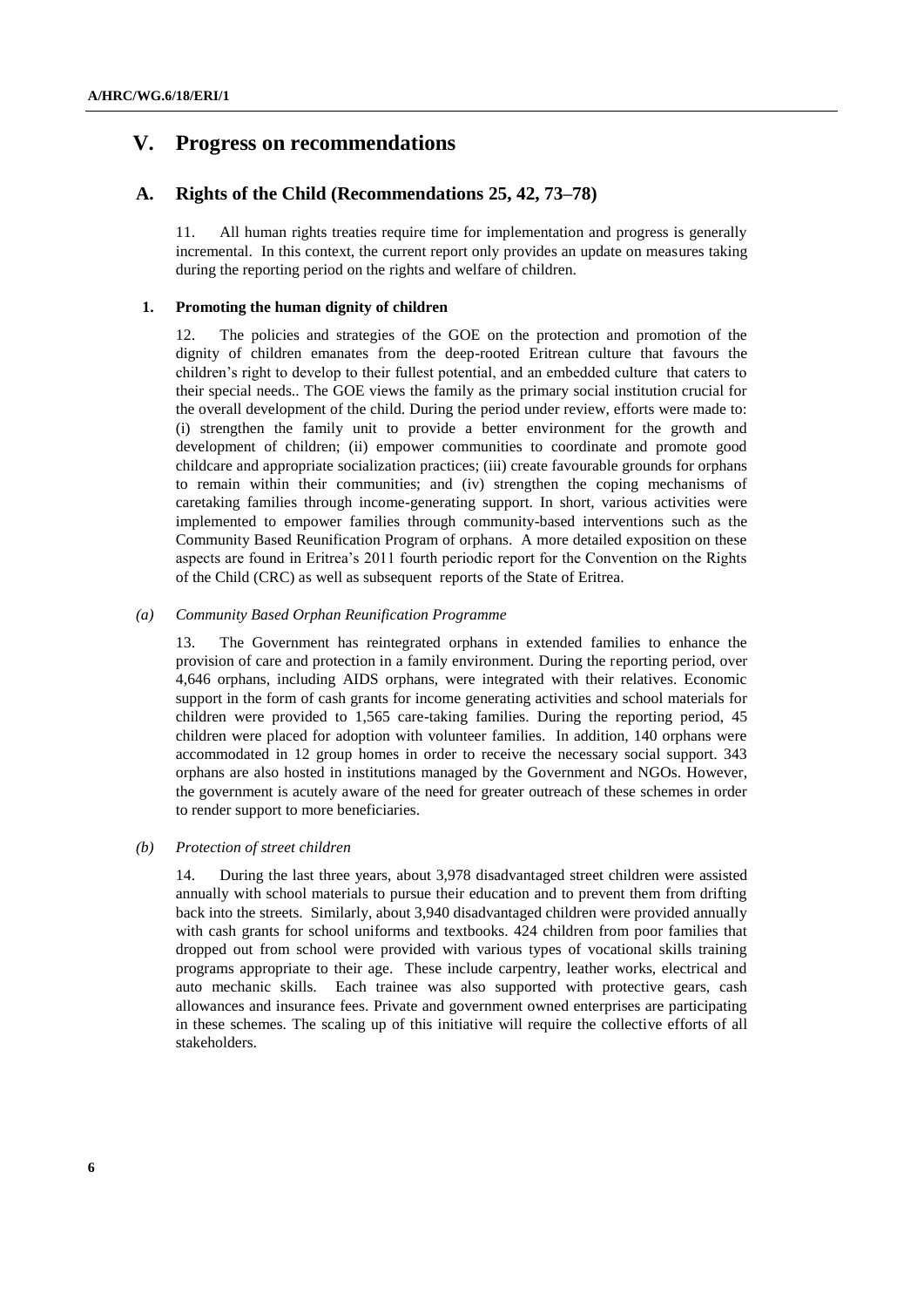#### **2. Child education**

15. The Government considers education as a fundamental human right. As such, all children, irrespective of their ethnicity, language, sex, religion, disability and other status, are entitled to mandatory educational access and opportunities. This includes refugee children who have access to educational opportunities in Eritrea. In this regard, the government has made the provision of free basic education compulsory for all school age children. The education system of Eritrea is directed at the promotion and development of the child's personality, talents and mental and physical abilities to their fullest potential.

#### *(a) Pre-primary schooling*

16. Pre-primary schooling is an integral part of the basic education system for children up to the age of six years. Pre-school is provided in a comprehensive and integrated learning program for two years and known as the Kindergarten and Program of Integrated Rural Community Care Services (RCCS). The pre-school curriculum emphasizes the foundations of language skills as well as the social relationships for holistic development of the child. Mother tongue is the medium of instruction at this level. The government continues to make efforts to expand access to pre-school education giving much attention to rural and remote areas. The statistical information of the Ministry of Education (MoE) indicates that total enrolment at the pre-primary education has increased by 29 percent in the academic year 2011/12 as compared to 2007/2008. The Government however, realizes that there is a lot to be done in the early childhood education.

#### *(b) Elementary level education*

17. Elementary level education comprises of grades 1–5 for children whose ages range from 7–11 years. As indicated in the educational policy of Eritrea, mother tongue is the medium of instruction at this level. The main purpose of elementary education is to give children a firm grounding in basic essential learning skills. Its general objective is to have all children complete with at least minimum learning achievement. The total Gross Enrolment Ratio (GER) at this level was 99 percent in 2011/2012 academic year. This represents a significant increase when compared to the academic year 2007/2008 which was 77 percent. The total net enrolment ratio was 58 percent during 2007/2008.

#### *(c) Middle School Education*

18. Middle school education is the end of the basic education cycle in the Eritrean education system. This level consists of 3 years of schooling from grades 6–8 for age groups of 11–13. English is the medium of instruction at this level. The Gross Enrolment Ratio showed modest increase from 65 percent to 68 percent from the year 2007/2008 to 2011/2012. However, the Net Enrolment Ratio (NER) increased at a higher rate than the GER which in 2007/2008 academic years stood at 39.8 percent for male and 32.2 percent for female students. In the year 2011/2012, this increased to 40 percent for male and 37 percent for female students.

### *(d) Secondary education*

19. Secondary education prepares learners for further education and/or for the work force. Moreover, it encompasses related practical studies that are correlated with and have relevance to the individual learner's interests and national development needs. The MoE's essential indicators for 2011/2012 illustrate that the total GER was 34percent. This is slightly higher than the rate for the academic year 2007/2008 which stood at 32 percent. Female GER was 28 percent and 27 percent respectively for the stated time of reporting. The total NER, however, declined by one percent (from 23 to 22 percent) during the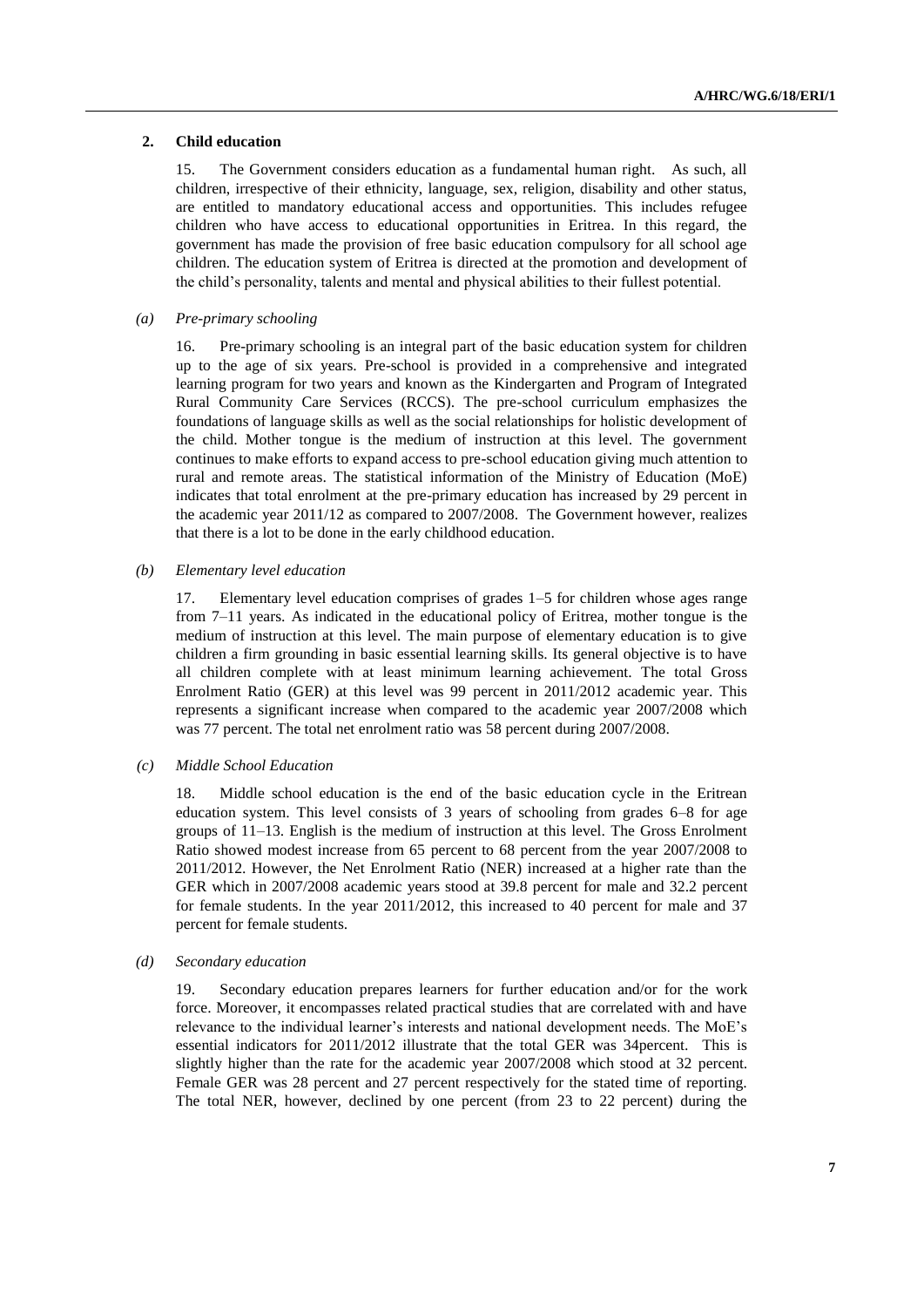reporting period. Female NER nonetheless showed a slight increase from 19.2 percent to 19.8 percent.

#### *(e) Special needs education (inclusive education)*

20. The GOE recognizes that children with special needs deserve special attention, protection and assistance. There are three schools currently operational to cater for children with special needs. These are one government school for blind children and two nongovernmental schools for the deaf. In the academic year 2011/2012, a total of 176 students enrolled in these three schools out of which 43 percent were female students. However, the Government provides support, in terms of curricula development, capacity building and other technical issues. Those who complete their education in these specialized elementary schools are routinely enrolled in the regular middle schools. Recently, the Government established twenty five pilot schools for children with special needs located across the country. These schools are equipped with basic equipment and pedagogic resource rooms where additional support is given to children with learning difficulties. Government's long term strategy is to provide inclusive education in all schools, with the active involvement of communities.

#### *(f) Complementary Elementary Education (CEE)*

21. This program, which was initiated in the 2011/2012 academic year, caters to schoolage children in rural and remote areas who were out of school for different reasons. The program is provided for children aged 9-14. Total enrollment in the academic year stood at 6,829; 65 percent were female students. This program was conducted in 68 centers in rural and remote areas of the country with the help of 581 facilitators; 18 percent were females. Those who complete the three year CEE program transfer to the next level within the regular school system.

#### *(g) Physically/mentally impaired children (children with special needs)*

22. In Eritrea, there are four associations for persons with disabilities: namely, the National Patriotic Association for the Disabled Persons, the Eritrean Association for the Blind, the Association for the Deaf and the National Association of Autism and Down Syndrome. These associations play complementary role in the improvement of the quality of life of Children with Disabilities (CWD), and in sensitizing families and communities about their special needs, including love and affection that are essential for their selfesteem.

#### **3. Child labor**

23. Eritrea acceded to the ILO Convention on the Minimum Age for Work in 1999. Domestic laws have been harmonized to conform to the principles enshrined in the (CRC). The Eritrean Labor Proclamation No.118/2001 limited minimum age for admission to employment at 14 years. The Proclamation also prohibits enforcing of contracts against people below the age of 18 years. The Government has introduced a regulation to ensure that a person below the age of 18 years cannot be engaged in an occupation that jeopardizes his/her physical, mental, spiritual, moral or social development. The Labor proclamation addresses many basic, work related, rights starting from hiring and firing of employees.

#### **4. Administration of juvenile justice**

24. The Government has taken modest steps to improve the protection of children in conflict with the law. It has established a probation service providing counseling and integrating children in conflict with the law into schools and neighborhoods after their release. Judicial cases for children in conflict with the law are heard in closed chambers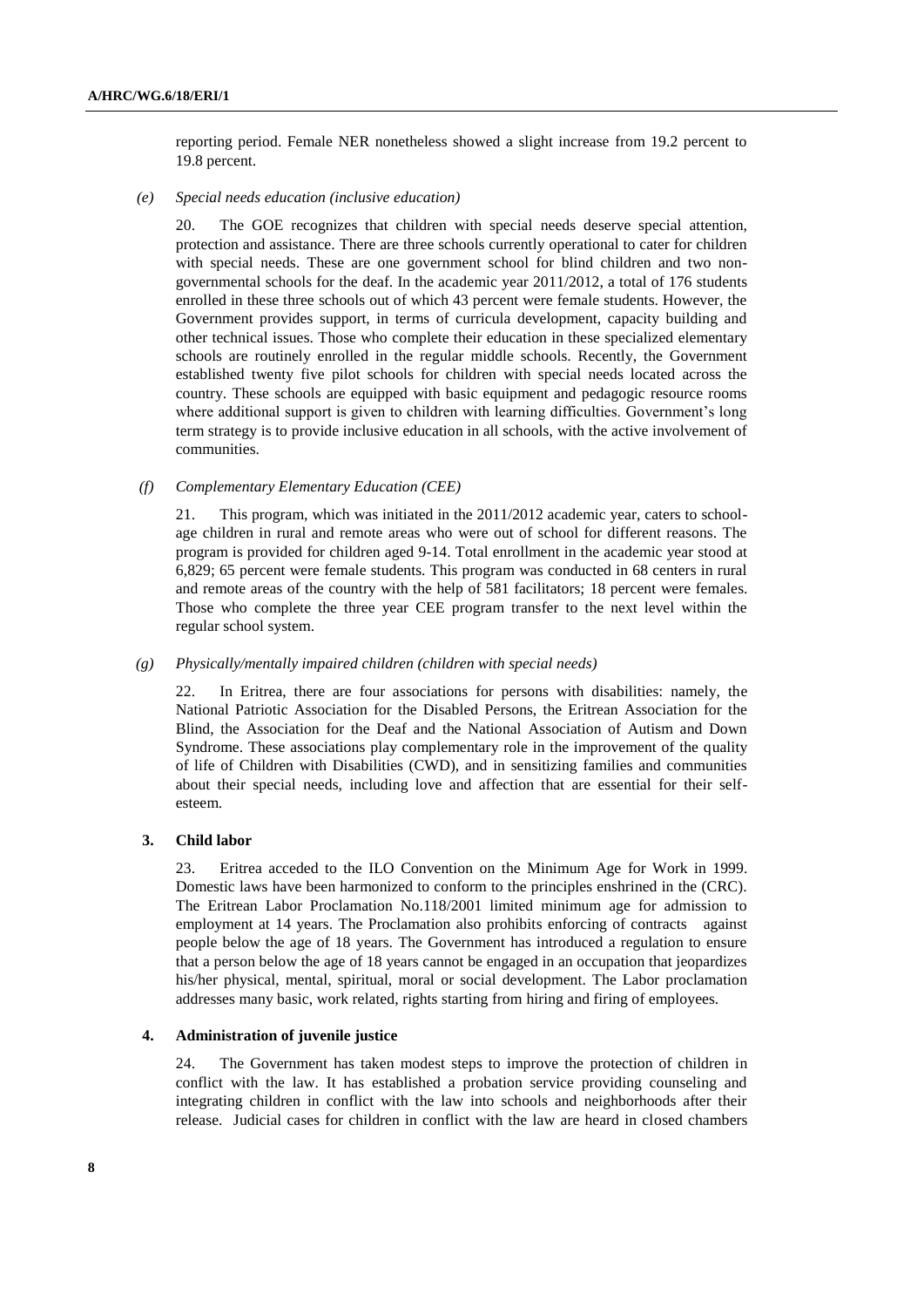separate from adult offenders. However, separate correctional facilities are not yet to in place. The Government provides facilities to ensure that a child who is detained or imprisoned is separated from adults in their place of detention. The Eritrean laws prohibit the use of torture, inhuman or degrading treatment of punishment against any person, including children who are detained.

## **B. Gender equality, FGM and domestic violence**

## **1. General introduction**

25. As duly reflected in the first Report, female empowerment and other rights of women were one of the strongest sides of Eritrea's liberation struggle. This legacy coupled with the policies pursued thereafter, has greatly improved the social standing of women. In the post-independence period, the Government complemented the achievements of the liberation struggle with relevant statutory laws. As it happens, the political and economic rights of Eritrean women are explicitly guaranteed and enshrined in the Eritrean Constitution and other pertinent laws in force; including the Transitional Civil Code, the Transitional Penal Code, the Land Proclamation, the Election of Regional Assemblies Proclamation and the Proclamation to Abolish Female Circumcision. During the reporting period, the following activities were undertaken by the Government in its drive to fulfill its ideals and objectives.

26. Given the importance of gender in poverty reduction, Eritrea has gone a long way towards achieving gender equity. The Government is committed to promoting gender equality, as enshrined in the Constitution, and is making efforts to ensure women's empowerment. According to the 2009 Human Development Report, 22 percent of seats in parliament in Eritrea were held by women and 18 percent of the Ministers are women. Despite all the challenges, Eritrea is likely to achieve the MDG 3 on gender equality.

#### *(a) Economic Empowerment*

27. The Government cannot afford to marginalize women as they constitute about half of the population. Therefore, the steady and purposeful amelioration of the economic status of women has remained one of the main preoccupations of the Government. During the reporting time, the Government implemented various economic empowerment programs including micro credit schemes. Beneficiaries of this program are displaced women returnees, demobilized fighters and other women-headed households. At a cost of about 103,335,640:00 Nakfa (690,000 USD); 15,591 vulnerable women were provided in the past year with start-up credit for small commercial enterprises such as mini-shops, household poultry, farming and vegetable gardening. This is about 50 percent increase from 2008.

28. This project has been providing women from rural areas with wheeled cart-tankers with donkeys to ferry water. The project has several fold goals of alleviating the burden of women in fetching potable water from long distances on their backs. It frees up time for young girls, who are often tasked with this chore, thereby encouraging parents to send their girls to school, and provides them with income generating means through the sale of water. In 2012 alone, some 4,919 women from remote areas were beneficiaries of this project. In 2012 alone, 19,813 women benefited from the project.

#### *(b) Vocational training*

29. The Government has implemented vocational training programmes to produce semiskilled and skilled workers. The chief aim is to create opportunities for gainful employment and economic growth. The National Center for Vocational Training and six other technical schools spread throughout the country are providing the training for students. In the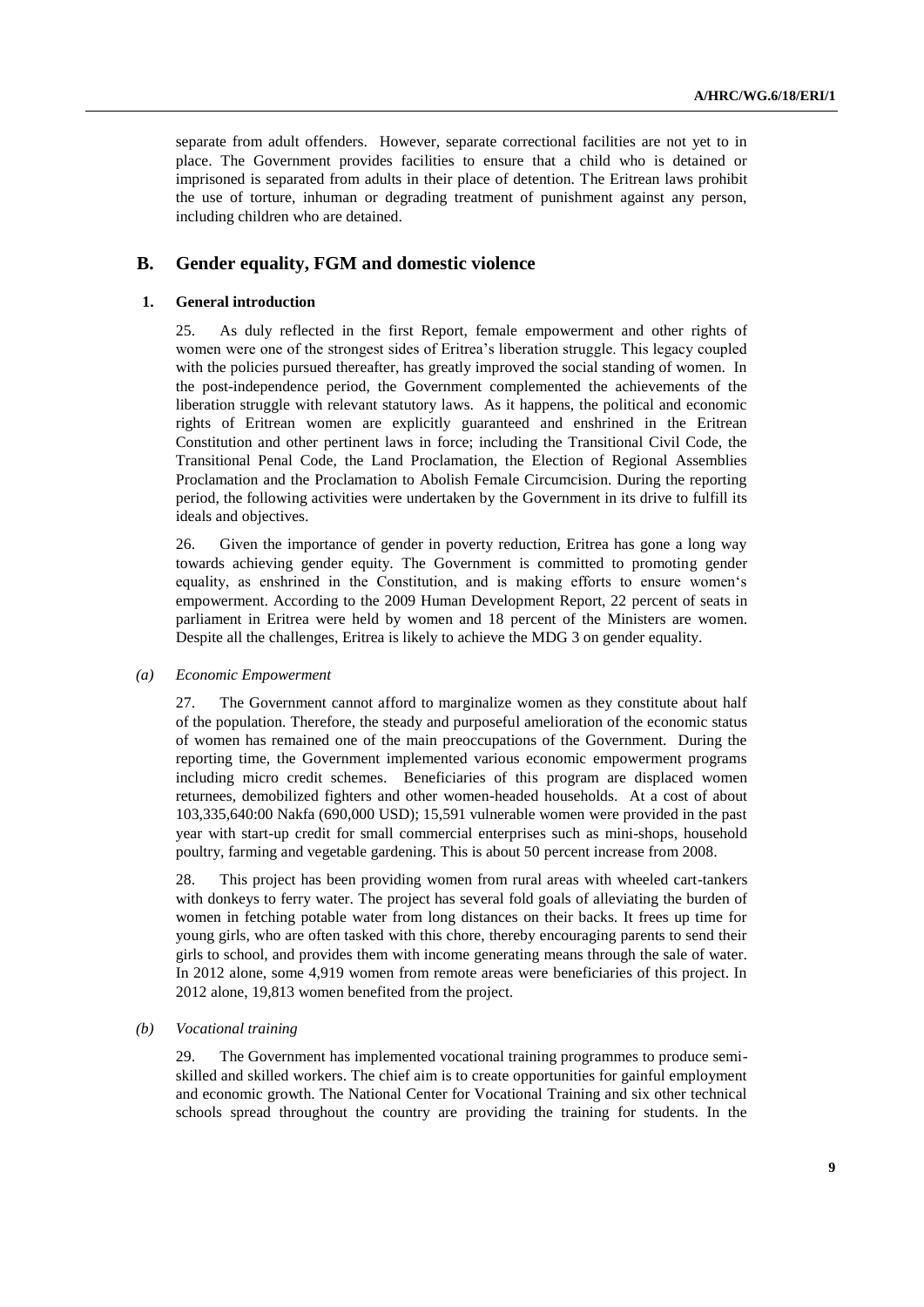2011/2012 academic year, a total of 4,640 students were enrolled out of which 38 percent were female students.

30. Non-formal skills development and training is also implemented to help create selfemployment and income generation. There is one major informal skill development center that has traditionally provided apprenticeship targeted at the informal sector of the economy. Girls and other disadvantaged groups are encouraged to participate in this type of training. In this framework, the NUEW provides handicraft training such as tailoring and embroidery, weaving and basketry whose popularity could be gauged by the 10 percent increase of enrolment every year especially since 2008.

#### *(c) Adult and continuing education*

31. The MoE provides literacy and post-literacy programs, and continuing education and training opportunities. In the academic year 2011/2012, 52, 747 adults participated in adult literacy programs in 947 centers with the help of 2,311 facilitators. Women constituted 95 percent of the participants.

*(d) Girls' education*

32. Government believes that education in general and education of girls in particular is a prerequisite for sustainable social, political and economic development. In line with Government policy, the participation, retention, and achievement of girls as well as women have been a priority in the education system. Much effort has been made to bridge the gender gap in education and to enhance the quality of girls' education. This is based on the right approach, which is in line with the Convention for the Elimination of All Forms of Discrimination against Women (CEDAW). The National Union of Eritrean Women has also presented the  $4<sup>th</sup>$  CEDAW Report during this reporting period. The focus is on enhancing girls' education in-terms of access, quality and achievement. This is expected to contribute significantly to the achievement of the MDGs and Education for All (EFA) Goals on girls' education and empowering women in the long run. Some of the interventions made by the MoE during the last five years on Girls' Education are outlined below:

- Additional lessons were provided in some schools to female students in English and mathematics.
- Material incentives such as donkey and household utensils as well as cash were provided to female students in rural and remote areas to encourage them to learn and to reduce the burden of their house hold chores.
- Female students who traveled long distances to school were also provided with bicycles.
- In rural areas, new middle and secondary schools were constructed as near as possible to villages, with additional aim of retaining female students. In 2010/2011, 42 elementary, 48 middle, and 8 secondary schools were opened.
- Frequent meetings and campaigns were conducted with parents, in villages and remote rural areas, on sending their girls to school.
- Financial awards were given every year at the national level to role model female teachers.
- Boarding schools have been opened in various parts of the country to help girls in rural and remote areas.

33. As a result, girls and women are achieving parity with male students in the teachinglearning process, hence narrowing the gender-gap in all aspects of developmental issues.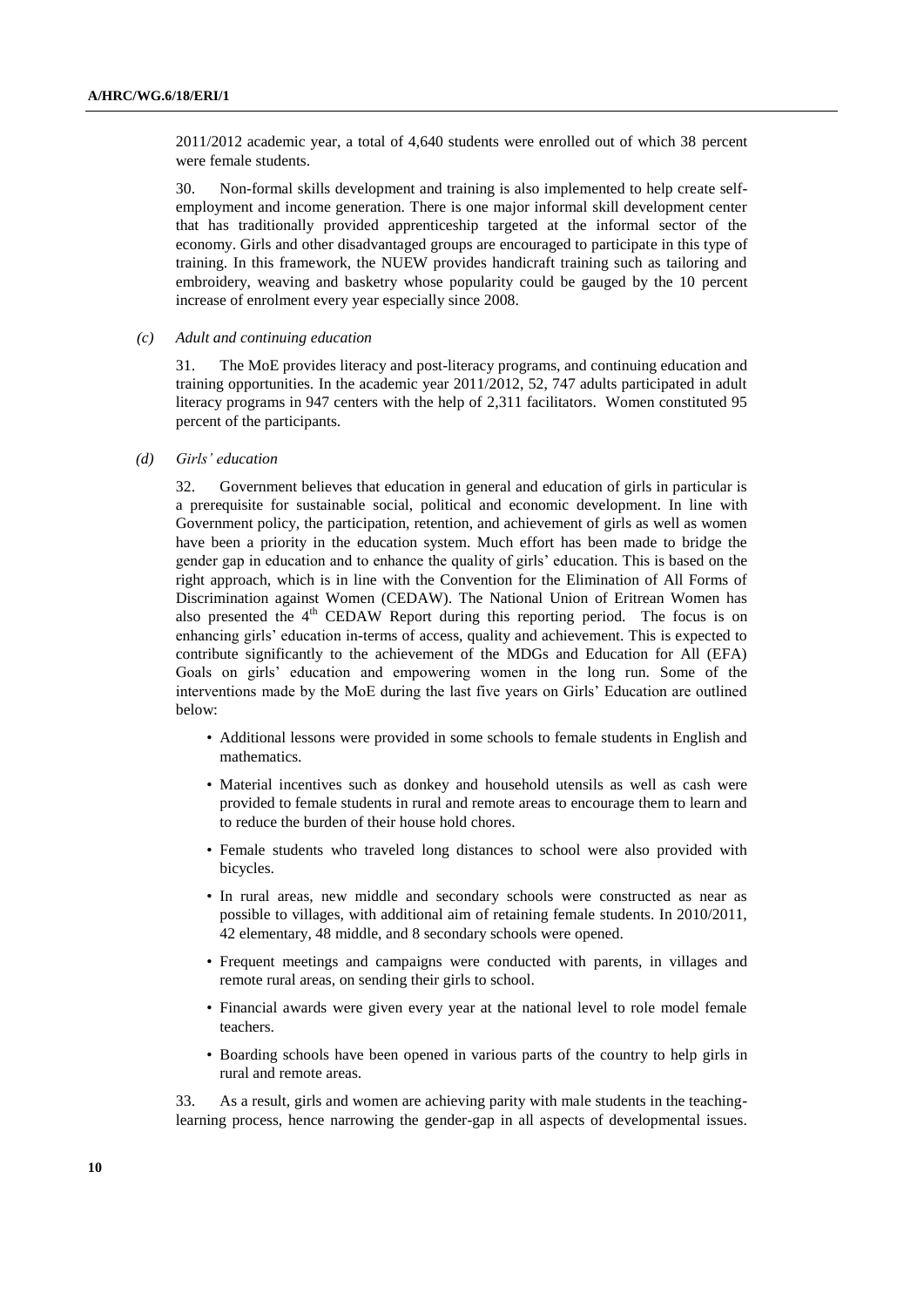The information on girls' education indicates that during the period 2011/2012, the gender parity index at the pre-primary, elementary, middle and secondary levels were 49, 45, 44, and 43 percent respectively.

#### *(f) Women workers*

34. NCEW is instrumental in ensuring fundamental workers' right in the work place. Some of the main objectives of NCEW are to promote the national economy and development through which social and economic interest and justice are achieved and workers' rights are ensured. The encouragement and promotion of female participation in the development of trade skills and equal pay for equal work is considered for gender equity and women's health and safety.

35. Article 41 (1) of Labor proclamation explicitly provides for an employer to pay equal starting wages for the same type of work without discrimination on grounds of gender. Furthermore, Article 65 (1) stipulates that women may not be discriminated against in regard to any opportunity or treatment in employment and remuneration on the basis of their sex. This specific clause is not enshrined in the international Convention but emanates from cherished values and practices that were nurtured during the long struggle of independence. The equal treatment of both sexes and disadvantaged groups is, indeed, deeply entrenched in the Eritrean societal values and morals.

#### *(g) Female Genital Mutilation (FGM)*

36. This practice has been deeply rooted in the cultural and religious beliefs of some communities and thus a significant number of young girls had been affected. To confront this formidable challenge, the Government outlawed this practice by Proclamation 158/2007. The Proclamation has been a milestone toward banning the practice of FGM/C. Indeed, government bodies in collaboration with other stakeholders have been intensifying anti-FGM/C campaigns. Sensitization seminars have taken place in villages and towns; not to mention the big cities that are densely populated. In addition, heavy penalty is imposed on those who perform FGM/C and their collaborators. The Government believes that these campaigns will, among others, contribute in curbing the harmful traditional practice of FGM/C. Radio, television and newspapers, as the main media outlets; conduct frequent information dissemination on the rights of the child and against the practices of early marriage as well as on harmful traditional practices. The Government has also launched concrete programs aimed at engaging the previous FGM practitioners into alternative means of livelihood and source of income. Despite meager resources, the government has integrated FGM/C into reproductive health program. About 7,200 mothers were reached during anti-natal and post-natal care services.



**Figure 1: FGM/C rate for all women, under 15 and under 5 year girls**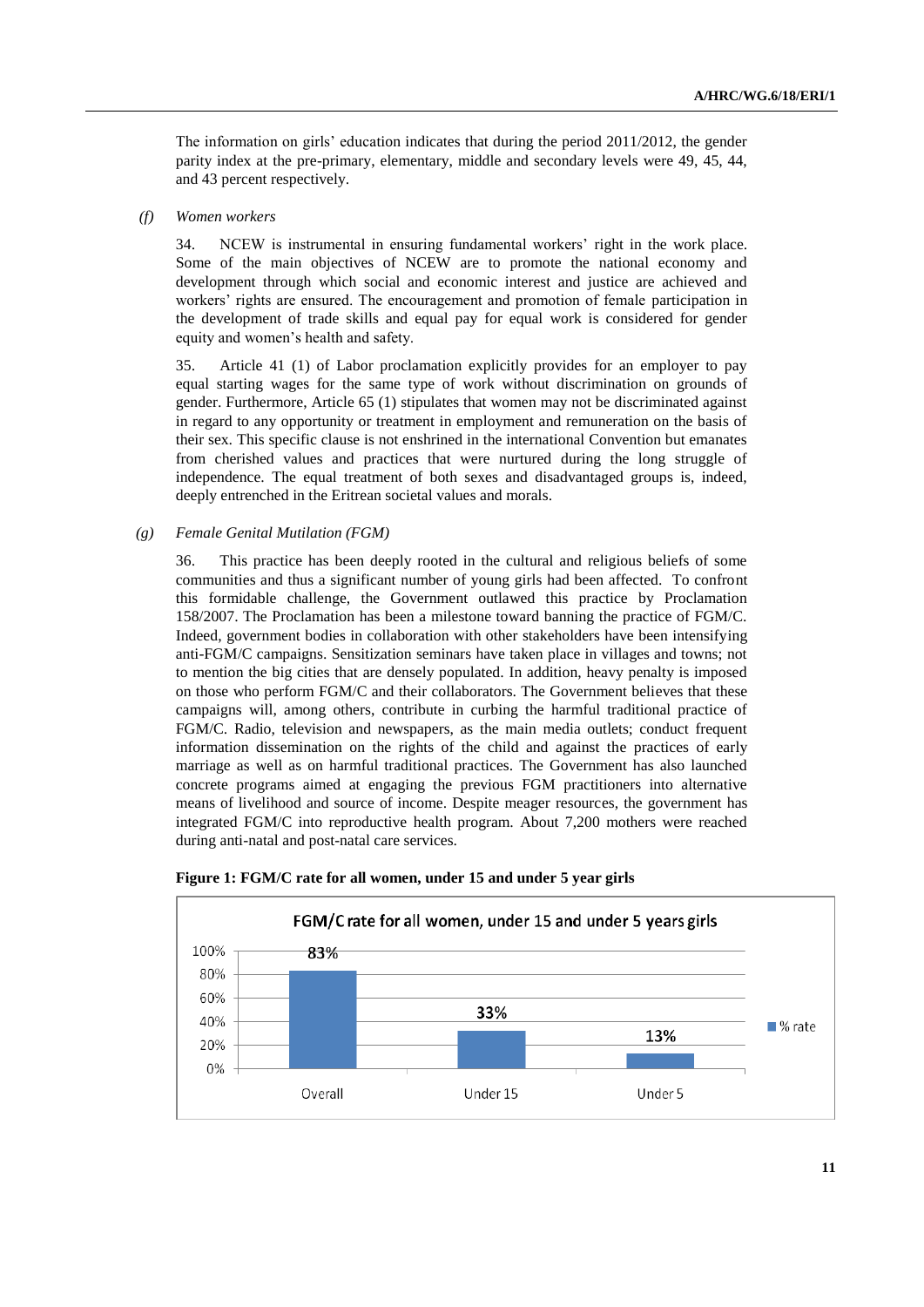37. According to figure 2, in the Southern and Northern Red Sea regions, circumcision of girls under the age of 5 remains at 63.7 percent and 21 percent respectively. In order to achieve and sustain the gains made in other Zobas, the collective efforts of the national and international communities must refocus on the marginalized areas.



**Figure 2: Regional prevalence rate for under 15 and 5 years (EPHS 2010)**

38. In the last five years, enforcement of the FGM/C legislation has been very effective thereby contributing towards the promotion of child rights. For example, 207,416 FGM related disputes were brought to the courts. One such court case is a complaint filed in Southern Zone regional court involving a priest who opposed the law prohibiting FGM. He was sued by the regional office of the National Union of Eritrean Women (NUEW). He was found and penalized. Overall, 155 cases were penalized across the country. However, challenges still remain in addressing the unequal Zoba enforcement, migration of circumcisers, reaching nomadic populations and translating knowledge to behavioral changes.

#### *(h) Domestic and sexual violence (Recommendations 55, 58–61)*

39. The Government pursues a strict policy of zero-tolerance for sexual violence. Article 589 (2a) of the Transitional Penal Code of Eritrea (TPCE) criminalizes a person who compels or induces a child under 15 years of age to submit to sexual intercourse. This offense is punishable by rigorous imprisonment for up to 15 years. Apart from this, any other sort of sexual outrage or indecent act on a child under 15 years of age or between 15- 18 years of age is penalized under Articles 594 and 595 of the TPCE.

40. Rape, especially involving underage children, carries a strong social stigma and is very rare in Eritrea. There has never been, however, a reported case of rape that has gone unpunished. The laws of the country explicitly protect the child against abuse and torture, including sexual exploitation. All law enforcement institutions and the public at large are morally aware and educationally sensitized of their responsibilities to protect children from any form of abuse or torture. Particular mention may be made to a case of an individual who was convicted for rape and convicted for 10 years without parole.

*(i) Under-age marriage*

41. Proclamation No. 1/1991 specifies that any contract of marriage made between persons below 18 years of age is null and void, and that the spouses and witnesses to such marriage shall be punishable under the Penal Code. In exceptional circumstances and with reasonable cause, however, children below 18 years may be authorized to marry provided the girl is not less than 14 and the boy is at least 16. The very exceptional process involves family arbitrators and deference to the conditions of the child with the best interest of the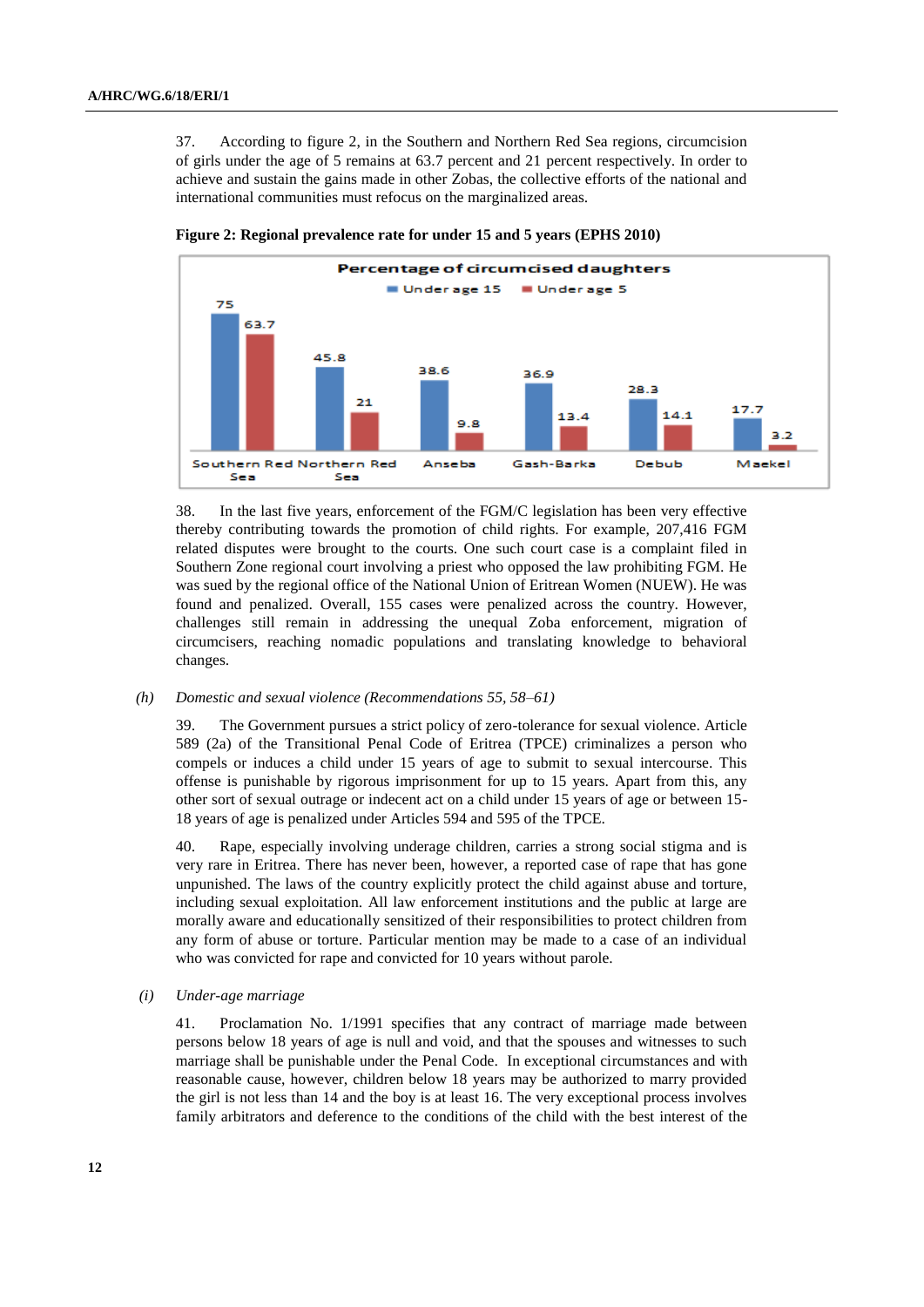minor in mind. Sensitization programs have been conducted by involving community, traditional and religious leaders including children themselves to enforce this legislation and curb the practices of early marriage. For example, there are 10 cases of underage marriages which are currently being handled in our legal system; most are awaiting verdict.

## **C. Detention center, torture and involuntary disappearance**

#### **1. Prisoners' conditions**

42. The underlying objectives and main purpose of the Eritrean Correctional and Rehabilitation Services (ECRS) is to rehabilitate convicted individuals so that they would become law-abiding and productive citizens when they reintegrate into the society once released.

#### *(a) Education*

43. The national educational policy is implemented in all prisons and correctional centers. Inmates are encouraged to participate in the national University Entrance Examinations. This was interrupted for two years due to some technicalities. However, since 2010, the prison services in consultation with the Ministry of Education have managed to sort that out and inmates are participating in the examinations. For instance in this academic year, 28 prisoners from two facilities (Sembel and Tsetserat) have participated in the national matriculation examinations.

#### *(b) Entertainment*

44. Since 2009, the prison and rehabilitation services provides access to all inmates to radio, TV including Satellite services and print media to help them get informed and updated on national and international affairs. A variety of indoor and outdoor sport activities have also been introduced to enhance the physical fitness and mental well-being of the inmates. Periodic tournaments are also held within and between prison services. All major prison facilities have a cultural troupe of their own.

#### *(c) Health services*

45. Major prison services have their own health facilities that are equipped with basic laboratories. Serious cases are referred to national health facilities. The National Referral Hospital in Asmara has a designated section for in-patient services to prisoners.

#### *(d) Religious rights*

46. Every inmate has the right to unencumbered religious belief and practice in accordance with Article 2; numbers 2–9 of the Prisons Services Regulations. Prisoners are therefore allowed to pray, fast and observe other rites that are observed in their respective religions and beliefs. In the largest prison (at Semble), for instance, there are one Chapel and a Mosque for inmates.

#### *(e) Awareness raising and capacity building program*

47. Police officers who violate the rights of a detained person are indicted and brought to a court of law if and when the offence committed is grave. There are internal codes of conduct and disciplinary measures for petty offences. There are well established avenues where the police force meets with the general public. For instance, there are periodic seminars, publications geared towards public awareness that edifies the public and responds to questions brought about by individuals on any legal issues. On the issue of capacity building, the Department of Police always trains its officers by providing short courses and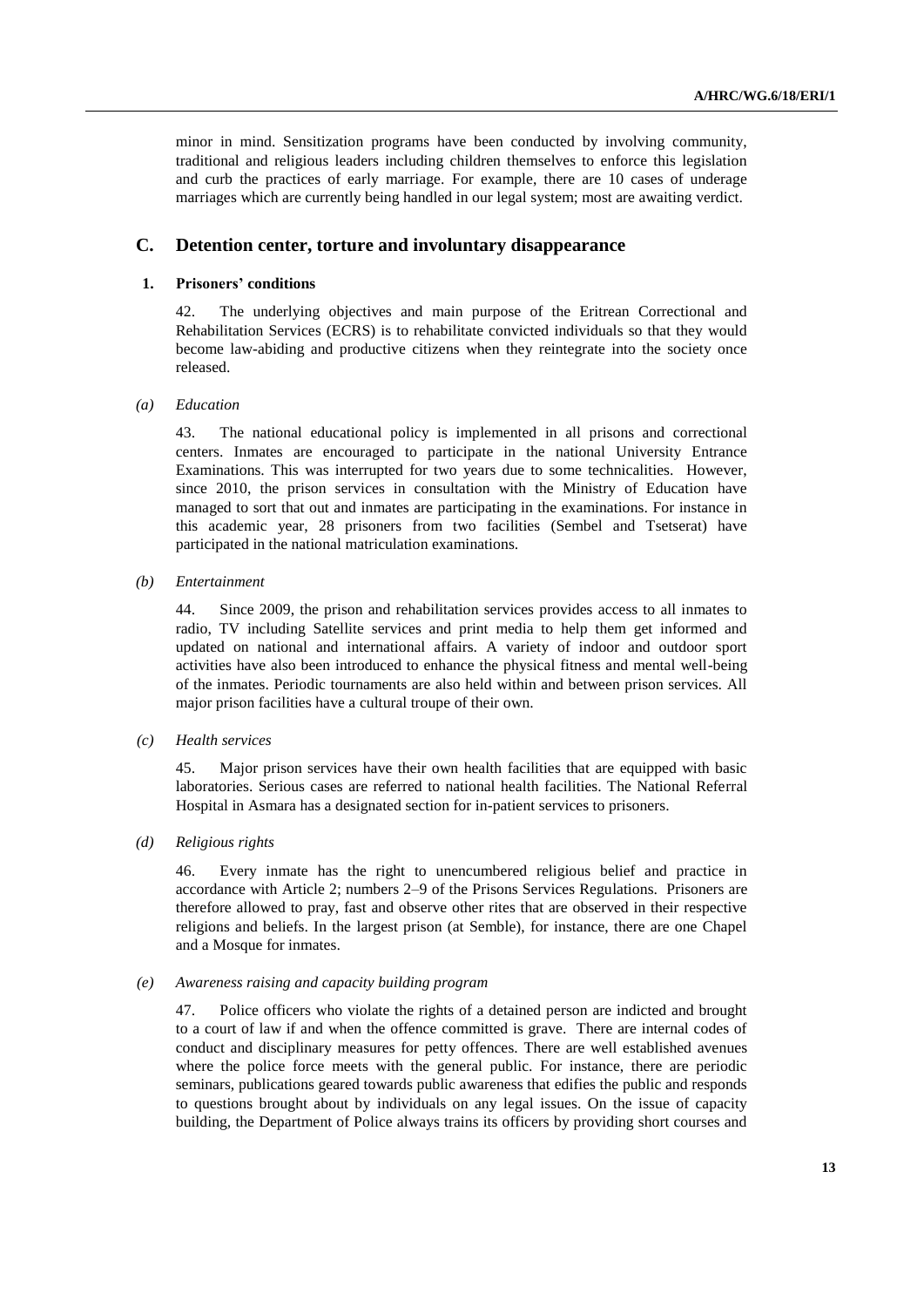seminars. Most notably, there is a training center for police officers in the town of Dekemhare.

## **2. Torture**

48. Torture has already been criminalized in the domestic legal system in particular in the Transitional Penal Code of Eritrea. Moreover, evidence collected under such event is inadmissible in courts of law according to Article 35 of the Transitional Criminal Procedure Code.

#### **3. Involuntary disappearance**

49. Please refer hereunder to recommendation (K).

## **D. Poverty eradication and Millennium Development Goals**

#### **1. MDG progress and prospects**

50. Eritrea is fully committed to the achievement of the MDGs. The country is on track with health related MDGs: MDG4 (on reducing child mortality), MDG5 (on improving maternal health) and MDG6 (on combating HIV/AIDS, malaria and other diseases). There are also indications of good progress in MDG 3 (ensuring gender equality), and 7 (ensuring environmental sustainability). However, accelerated efforts are still needed for MDGs 1(eradication of poverty and hunger) and 2 (universal access to primary education). In this regard, the GOE has made food security "a priority of priorities" and is implementing construction of micro-dams across all Zobas in an effort to enhance the livelihood of communities and to reduce and eliminate poverty and hunger.

*(a) Social justice*

51. Social justice is an integral pillar of the policies and development programmes of the Government. In practice, the Government pursues concrete fiscal, investment and infrastructural expansion policies that enhance a more equitable distribution of the wealth of the country. Focus on deprived areas and endeavors to reduce the urban/rural developmental gap are key elements of this balanced approach.

*(b) Right to social security*

52. Social security is guaranteed in the Constitution of Eritrea as well as in other pertinent laws; notably (i)the National Pension Scheme, Proclamation 135/2003 (ii) the Public Sector Pension Scheme, Proclamation 136/2003, and (iii) the Marty's' Survivors Benefit Scheme, Proclamation 137/2003. In addition, the labor law has provisions for various short-term benefits for invalidity, sickness, maternity, employment injury as well as family allowances.

#### *(c) Martyr's Survivors Scheme*

53. To alleviate the plight of martyrs' families and their orphaned children, the Government has been providing ERN 500 per martyr per month through the Martyrs' Survivors Benefit scheme. In total, the Government has disbursed about ERN 961 million (USD 64 million) during the reporting period (2010–2012). The safety net provided by this scheme, together with other supplementary social programmes, goes a long way towards alleviating the economic hardship that martyr's families and offspring may face. In many instances, school attendance of martyr's children was secured without interruption and the emotional instability of the orphans as a combined result of these programmes.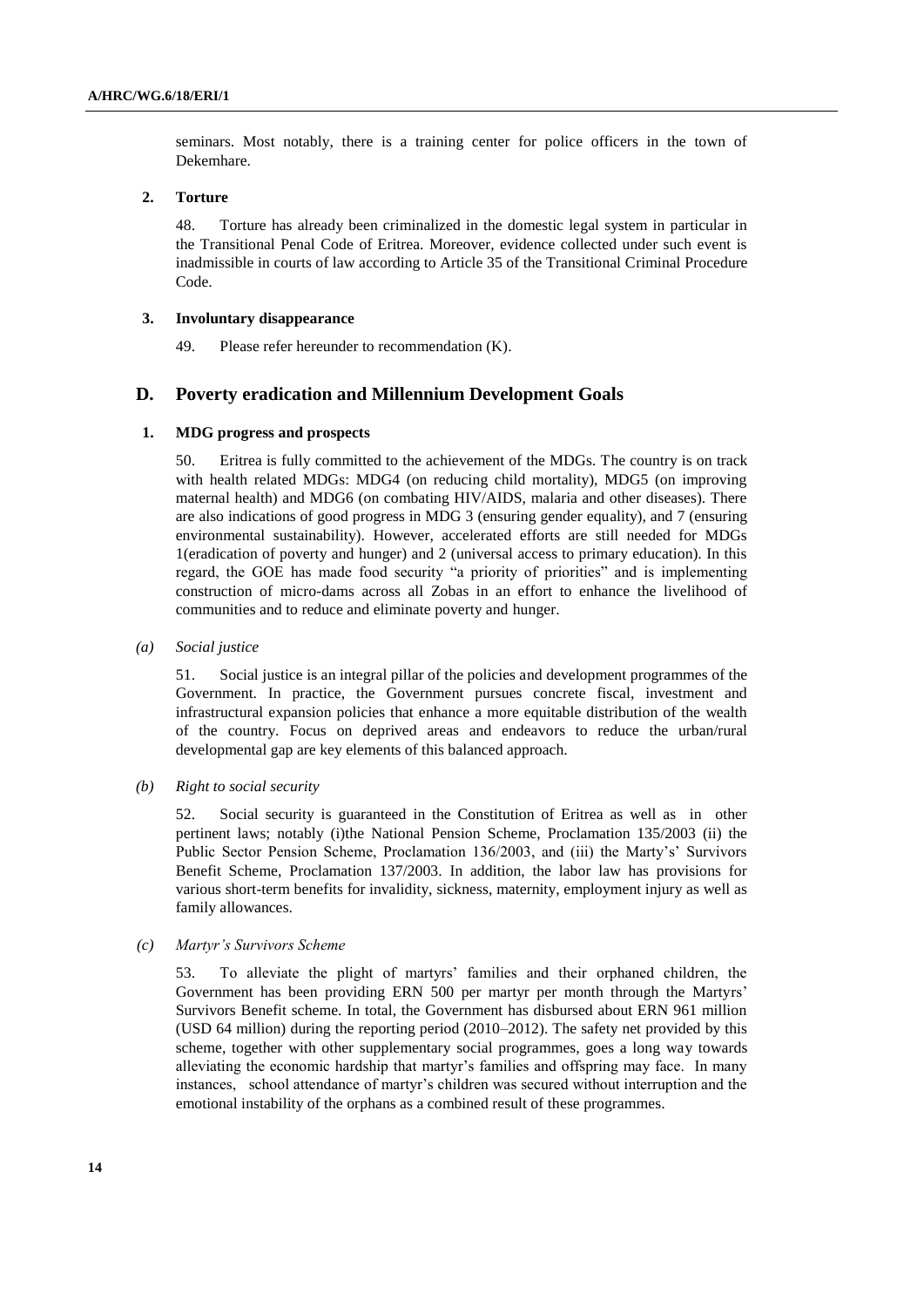54. These programmes are also supported by Eritrean citizens at home and abroad in the form of cash and other grants in kind.

### *(d) Right of returnees*

55. Right of returnees (Recommendation 107): The Government of Eritrea recognizes and has accorded all rights to those who return to their home country. Eritrea encourages voluntary repatriation and is against forced deportation and the refoulement of those who may have left the country illegally and in violation of the immigration laws. The Government is working to establish a mechanism to facilitate access to relevant international bodies, particularly the United Nations High Commissioner for Refugees, to returned migrants and asylum seekers for independent monitoring and reporting in accordance with Recommendation 107 in the UPR. On the other hand, several rehabilitation and reintegration programmes have been implemented for those who have returned to the county on their own volition. Furthermore, the GOE diligently pursues active and multi-layered policies aimed at engaging the Diaspora communities in the socioeconomic, political and cultural affairs of the country. The robust bond thus cultivated paves the way for the smooth reintegration of returnees.

#### *(e) Health promotion*

56. The National Health Policy of Eritrea is guided by the principle that: "the enjoyment of the highest attainable standard of health is one of the fundamental rights of every human being". This policy guideline is put into action through: (i) construction of new health facilities, (ii)upgrading and rehabilitation of the existing ones, iii) providing equipment, drugs and other essential supplies, and iv) institutional and human capacity developments in spite of financial and resource constraints. As a result, 60 percent of the population have access to health care within 5 km while 40 percent have access to health facility within 10 km radius.

## *(f) Child health*

57. The Government pursues a holistic approach to improve child health that depends on the implementation of several interrelated strategies. The GOE's overall goal with regard to child and adolescent health care is to ensure that all Eritrean children – newborns, infants, young children, school children, children out of school and adolescents – have access to good quality health care at all levels; including health facilities, schools, and communities.

58. Eritrea has made great strides toward reducing child mortality through a mixture of strategic interventions, including routine immunization and care through the formal health care system, community-based care (C-IMCI), and nationwide immunization and supplementation campaigns that reach over 90 percent of children. Immunization coverage for the third dose of DPT and Hepatitis B to children between 12 and 23 months stands at around 90 percent. Eritrea is certified for eliminating neonatal tetanus and for being polio free. With all of the above mentioned strengths in the immunization program, Eritrea was globally awarded by GAVI (Global Alliance for Vaccine Initiative) on October 17, 2009 in Hanoi Vietnam, for high and sustained immunization coverage.

59. MDG 4 calls for reducing under-five mortality by two-thirds between 1990 and 2015. Between 1990 and 2010, Eritrea has already reduced under-five mortality by 57.4 percent. Hence, Eritrea needs to reduce under-five mortality by only 10 percent more to achieve MDG 4 by the target year 2015. Of 69 countries identified by the United Nations 2008 'Global Countdown' report as priorities for the reduction of maternal, neonatal and child mortality, only 16 were considered to be on-track in 2008. Eritrea is one of only three countries in sub-Saharan Africa to achieve this distinction.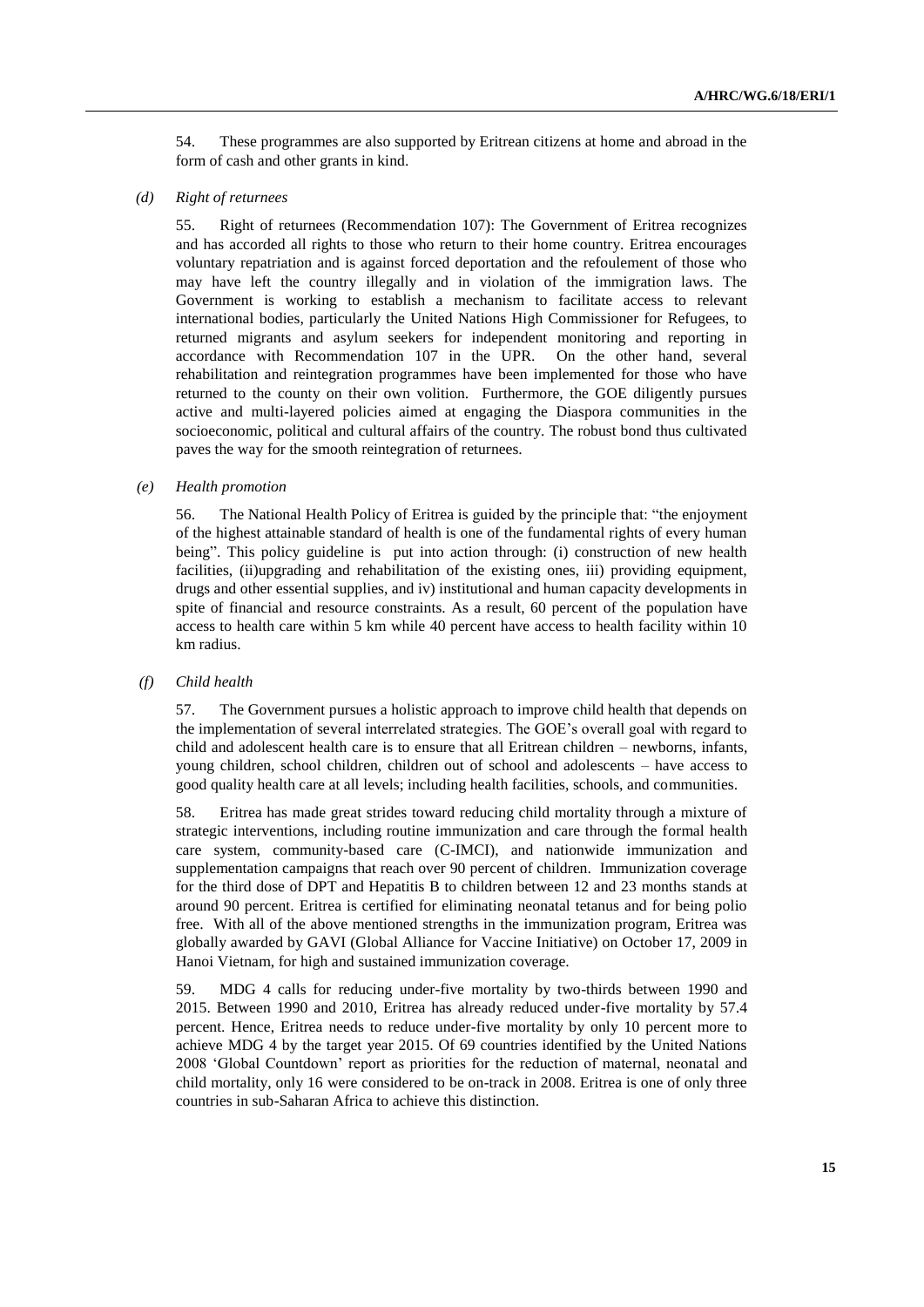#### *(g) Maternal mortality*

60. MDG 5 calls for reducing maternal mortality ratio by  $3/4^{th}$  between 1990 and 2015. Hence, according to the UN estimate, in order to achieve MDG5, Eritrea needs to reduce maternal mortality ratio by only 6 percent more up to 2015.

61. The UN estimate identifies Eritrea one of three countries in Sub Saharan Africa who are on track to achieve MDG 5. Globally the 69 percent reduction in maternal mortality in Eritrea between 1990 and 2008 is exceeded only by six countries namely: Maldives (95 percent), Romania (84 percent), Iran (80 percent), Bhutan (79 percent), Estonia (76 percent) and Equatorial Guinea (73 percent).

62. Overall, 34.1 percent of all births in the five years preceding the 2010 EPHS were attended by a health professional, indicating an increase of 20.5 percent from that reported in the 2002 EDHS (28.3 percent). The 2010 EPHS revealed that nearly nine in ten (88.5 percent) of mothers received antenatal care from health professionals (doctor, nurse, midwife) for their most recent birth in the five years preceding the survey, an increase of 25.9 percent from that reported in the 2002 EDHS (70.3 percent).

## *(h) HIV/AIDS*

63. Eritrea is committed to halting the spread of HIV and other infectious diseases. Examining the data on trends in the annual number of AIDS cases and AIDS deaths, as well as trends in available data on HIV prevalence among pregnant women, blood donors, and VCT clients suggest a reversal and stabilization of HIV infection rates in the general population. The HIV prevalence has been reversed while still at low level, with a current estimate at 0.9 percent in the general population.

64. During the reporting period, the Government assisted 5,654 persons infected and affected by HIV/AIDS by providing monthly cash assistance to procure food to improve their nutritional status and enhance their immune system. Monthly NKF 500 was given to each victim of HIV/AIDS who are on life-extending medication in order to help buy nutritious food. Reports from various administrative zones indicate that the support has been very crucial in the survival of the patients.

## *(i) Malaria*

65. Malaria is endemic in Eritrea. The major cause of malaria is Plasmodium Falciparum (93 percent), Anopheles Arabians being the main vector. In the river valleys, dams and irrigation areas malaria transmission tends to be perennial. The country faced serious malaria epidemics in 1998 following unusual heavy rainfall and Elnino of 1997.

66. Considering the importance of malaria as a public health problem, the Government launched a Roll Back Malaria Strategy in July 1999. Since then, including the reporting time, the Government in collaboration with the general populace and national and international partners has been intensively working to reduce the incidence, prevalence and death due to malaria through community involvement in environmental management and other activities, bed net distribution, training health professionals in malaria prevention and control and malaria case management and ensuring availability of drug and supplies to treat it. The overall malaria morbidity has gone down by 90 percent, while the overall mortality due to malaria has decreased by 86 percent, since 1999.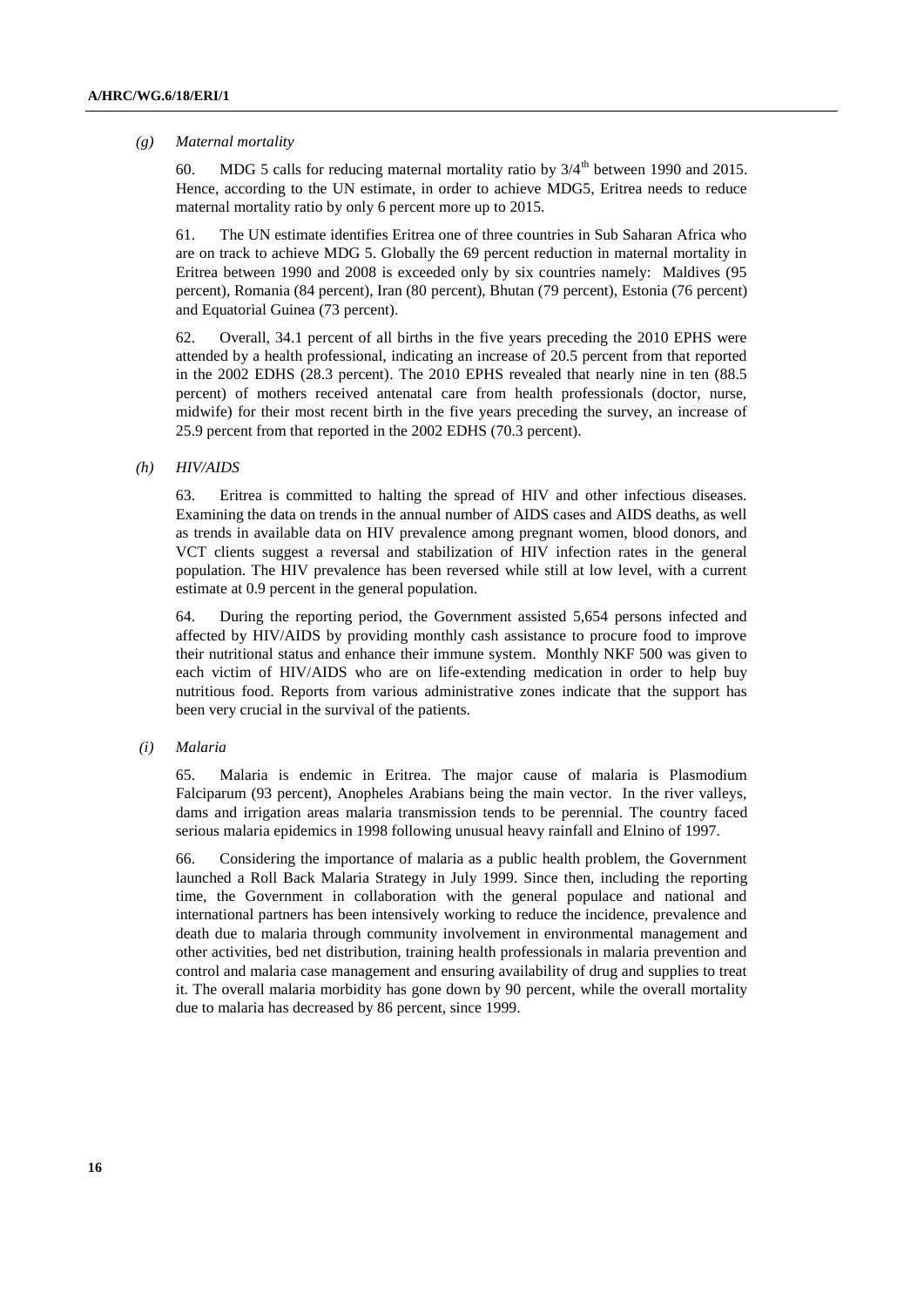#### **2. Social sector services**

#### *(a) Right to food*

67. Erratic and irregular rainfall has periodically resulted in harvest shortfall. These perennial problems are however being mitigated due to the rigorous food security and other development programs that the Government has undertaken. Indeed, it has been already six years since the country stopped receiving emergency humanitarian relief assistance.

68. Eritrea considers access to food for all its citizens as a fundamental human right and has invested heavily in comprehensive and long-term programmes of food security. At the moment Eritrea is not self-sufficient in food production. But it has put in place various measures, including commercial importation to ensure adequate food stocks and making food prices affordable through selective subsidies. The development and expansion of agroindustries is also encouraged to ensure adequate supply of vital food commodities to the domestic market at reasonable prices.

#### *(b) Health service*

69. The Government has committed itself to the principles of health for all through primary health care reflected in the national PHC policy adopted in 1999. The policy was followed by the adoption of a five year strategic plan which was initiated in 2000. The working principles of the policy are based on equity, comprehensiveness of service, cost effectiveness of technology and interventions, incorporation of other sectors, decentralization, human resources development, etc. The Government heavily subsidizes the health service but clients have to pay nominal prices for consultations and drugs. The protection of the health of its citizens is one of the priority engagements of the Government. It has been relentlessly investing heavily in the establishment of health facilities throughout the country, with great emphasis in reaching out the remote and previously neglected areas of the country. Nationwide, there are 321 health facilities, comprising of a hierarchy of referral hospitals, community hospitals, health stations, clinics (including 7 mother-child care clinics).

70. Eritrea is certified amongst the first African countries for its endeavors on health management system. Skillful management system with well-equipped health care services is one fir which Eritrea is best renowned. Health for all is the motto in Eritrea. The goal is to provide sustainable and excellent health care that is effective, efficient, accessible, acceptable and affordable to all citizens.

71. Eritrea happens to be one of the only three sub-Saharan countries that are on track to meet "Millennium Development Goal 4" child survival targets; and one of the seven countries to have managed to reduce child mortality by more than half.

#### *(c) Right to education*

72. The country has managed to triple the enrolment rate in primary education from a very low base. The Government has also expanded access to tertiary education by opening seven new colleges and has established a hands-on management school in the country to increase the efficiency of the Civil Service and managers of Public Enterprises.

73. The Government considers education as being central to its economic development and therefore places the sector high on its development agenda. The education system is now focusing on access to the tertiary level since studies have shown that investment in higher education does lead to economic growth through improvements in labor productivity. Specifically, the National Education Policy of 2003 highlights the government's commitment to the development of the sector as well as the critical role education plays in the country's socio-economic development. In the past eight years, the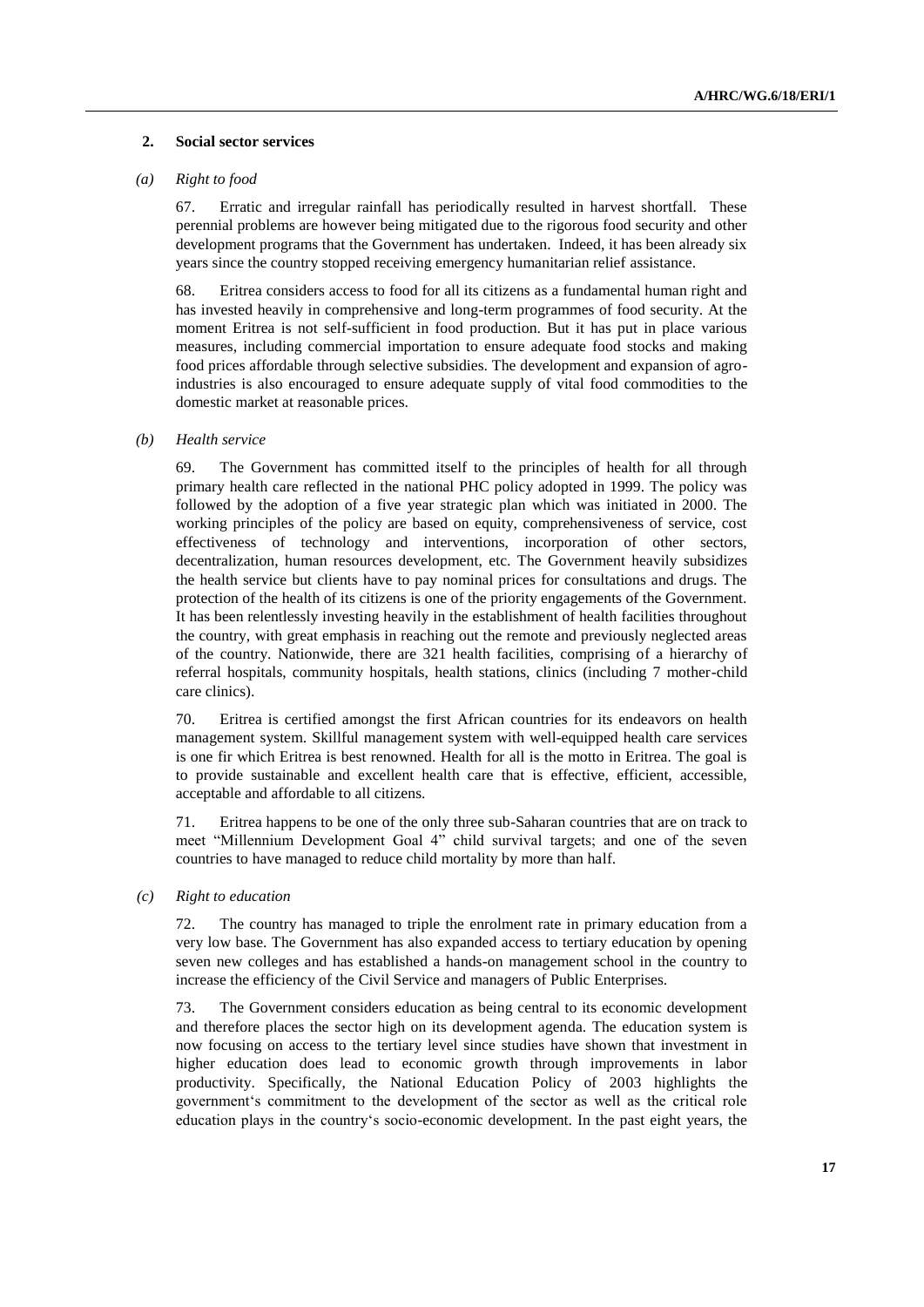Government has pursued a decentralization strategy in the higher education system through the establishment of seven new institutions at various regions of the country; expansion of existing facilities; provision of distance learning to those who cannot access regular programs; and promotion of gender equity in the provision of tertiary education. It has also instituted a staff training program aimed at producing qualified staff to gradually replace expatriate staff. Focus is also placed on the training for refugee teachers. As a result, transition to tertiary education has increased to about 23 percent in 2009, compared to 10– 15 percent before the opening of these colleges.

74. At the same time, the Government has intensified capacity building and systems strengthening activities for community level, sub-Zoba, Zoba and national level sector personnel. It is also in the process of upgrading infrastructure to assure efficient data collection and management as well as overall effective delivery of quality education services.

#### *(d) Right to water and sanitation*

75. Eritrea has been prioritizing improved water sanitation in order to alleviate people's living standards. Dams, water reservoirs and water diversion schemes, embankments and other critical infrastructural installations have been constructed throughout the country in the past decades. As a result, 95 percent of the urban and 78 percent of the rural area now have clean water. Eritrea is indeed among a handful of countries that has achieved the above 85 percent improved water access in the continent.

76. Eritrea has made significant progress in accelerating rural sanitation coverage through the adoption of the community led total sanitation approach. The adoption of CLTS has ensured increased participation, involvement and engagement of communities in identifying needs, developing and implementing sanitation solutions, applying indigenous technical know-how and taking ownership of sanitation interventions. Through this, and according to MoH report (2011), the improved rural sanitation coverage has progressed from a low of round 2 per cent, to 16.3 percent.

#### *(e) Community empowerment*

77. The GOE puts much premium to the active involvement of the community in running their own affairs. Most developmental programmes at the Zoba level have inputs from the locality concerned. The governance structure itself emphasizes local empowerment through greater devolution to Zoba Administrations that have increasing latitude in mapping out and implementing development programmes at the local level. The introduction of Community Courts is closely associated with the concept of delegating adjudication of certain civil disputes at the local level. The Zobas have also legislative bodies with jurisdiction on local issues.

#### *(f) Integrated Rural Development Schemes (IRDP)*

78. The IRDP consists of five principal components; agriculture; education; health; energy; and, water, sanitation, and the environment. Progress has been made in rural electrification that has enabled many villages to have access to electricity for the first time in their history. There is also an on-going renewable energy programme, which aims to diversify energy generation and to harness an environmentally clean source of energy.

79. The IRDP focuses on constructing micro dams and has put in place a program of terracing and afforestation to control and contain environmental degradation and the effects of climate change.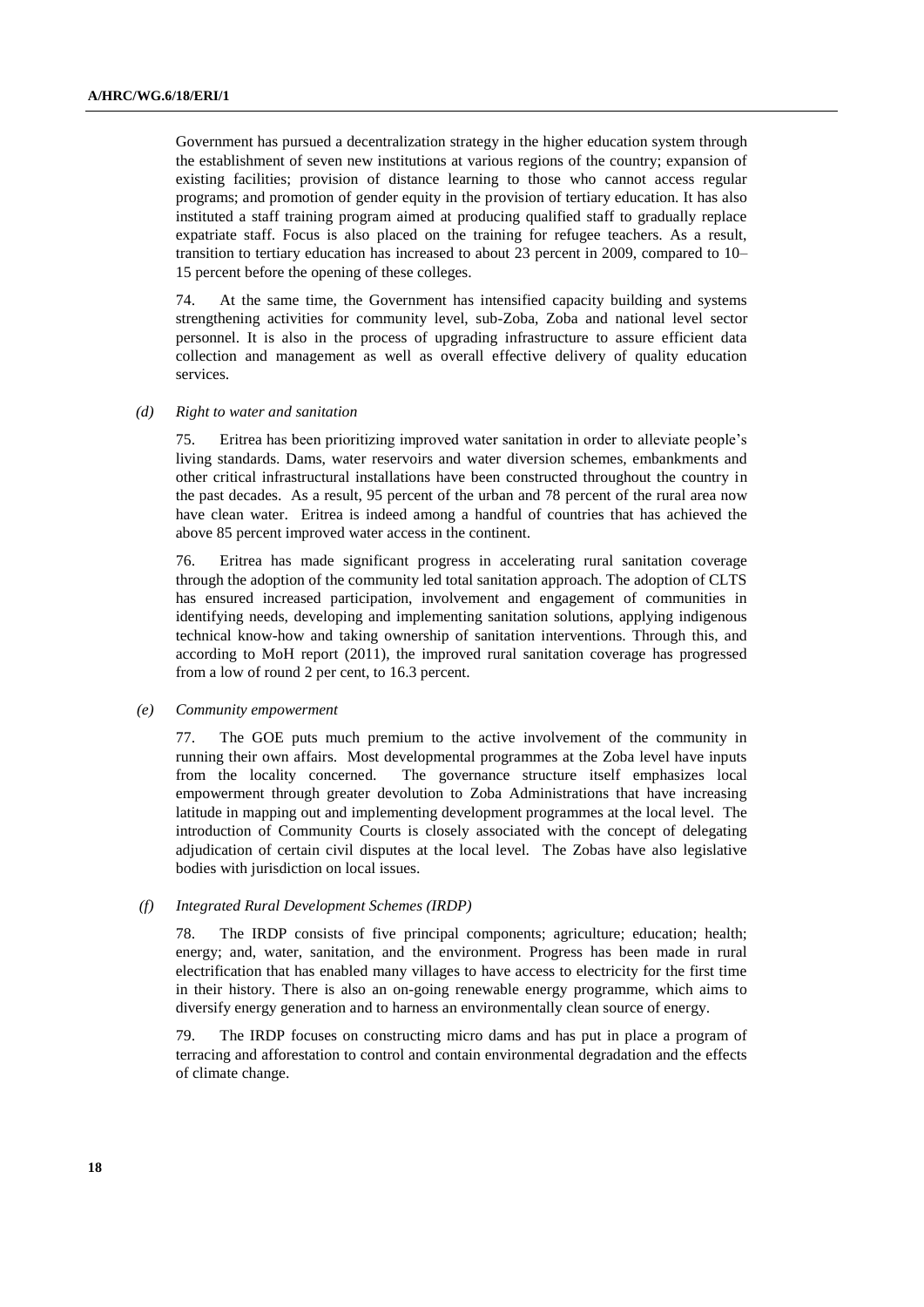#### **3. Transforming the life of the Nomadic Communities**

80. The Government recognized early on the important role of transport, especially the road network, in economic and social development. Consequently it invested, and continues to invest, heavily in this sub-sector. As a result, vast areas of the country that were previously inaccessible or accessibly only with great difficulty have now been opened up. Consequently, segments of the population that were marginalized previously are having now access to various social series. Infrastructural connectivity is in turn encouraging the emergence of permanent settlements and facilitating the delivery of social amenities.

#### *Nomadic education*

81. To promote nomadic education, the GOE formulated the Nomadic Education Policy Framework in collaboration with nomadic communities, other ministries and bilateral and multilateral agencies. In the academic year 2011/2012, sixty five (65) schools were serving the nomadic community; ten of these were boarding schools. Total enrolment in these schools was 6,844, of which 43 percent were female students. A national consultation workshop on nomadic education was conducted to identify where exactly the problems facing the nomadic groups lie, as well as to draw appropriate strategies and implementation plans. Experiences of some neighbouring as well as other countries were shared during this workshop.

### **E. Follow up on UPR process**

82. Follow up on UPR Process and recommendations (Recommendation 39): as discussed in the introduction, a national committee under the guidance of the Ministry of Foreign Affairs was established to follow up the UPR process in general and the status of the recommendations in particular.

#### **F. Technical assistance**

83. The Universal Periodic review and technical Assistance (Recommendations 126– 137): recently the Government of Eritrea has extended invitation to the High Commissioner for Human Rights to send a technical team in order to consolidate Human Rights Issues and seek assistance if necessary. The Government has also been working with the EU and Other partners to explore potential areas of Cooperation.

## **G. Implementation of the constitution and the establishment of independent body**

84. Recommendations 17–21 on the Implementation of the Constitution and 22–24 on the Establishment of an independent body: Article 32(11) of the Eritrean Constitution envisages the establishment of a national institution to promote and protect human rights. The provision provides for the National Assembly to establish a standing committee in order to promote and protect the rights of Eritrean citizens through, inter alia, the establishment of forums where the complaints and petitions of citizens are heard and addressed. Unfortunately, this instrument has not been made operational due to the realty obtaining in the country. The border war and Ethiopia's continued occupation of sovereign Eritrean territories have resulted in the interruption and delay of some aspects of the constitutional process that had begun with much earnest in the earlier years. The provision is nonetheless enshrined in the Constitution and will be duly implemented in the period ahead. In this Connection, we urge the Human Rights Council to shoulder its responsibility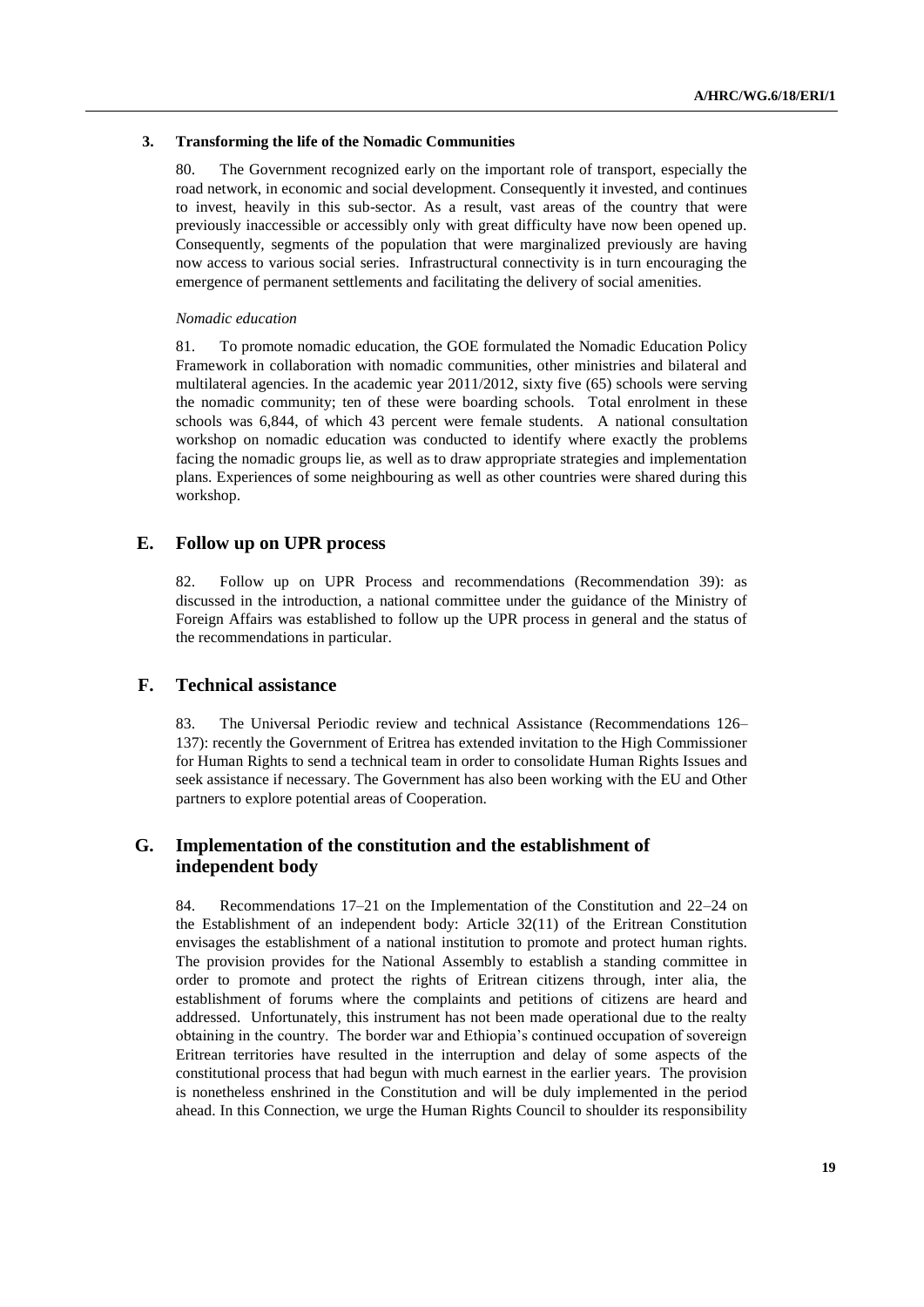to address the issue of continued Ethiopian occupation that resulted to the denial of human rights and fundamental freedoms of our people including, but not limited to; the right to live in peace in the internationally demarcated and recognized territories in the appropriate agenda item. No doubt, the occupation of Eritrean Sovereign Territories constitutes violation of the UN Charter upon which this council is established and expected to work.

## **H. Invitation to Human Rights Special Procedures**

85. Standing Invitation to United Nations Human Rights Special Procedures Recommendations 26–35): As accepted by the Government of Eritrea during the First Cycle, invitation to Human Rights Special Procedures will be considered on a case by case basis. Accordingly, the Government will consider extending invitations to Special Procedure mandate holders in the future provided these are established in accordance with accepted international norms.

## **I. Cooperation with Special Procedures and UN Treaty Bodies**

86. Cooperate with Special Procedures and UN Treaty Bodies (CERD AND CESCR) (Recommendations 36, 37): In order faithfully discharge its international obligations, the GOE has submitted overdue reports on SEDAW and the Convention on the Rights of the Child. The Government has also responded to many questioners and letters from those bodies. On the issue of cooperation with Special Procedure of the Human Rights, the Government has responded positively to Communications brought by the Compliant Procedure of the Human Rights Council and to the Council itself during the  $20<sup>th</sup>$  and  $21<sup>st</sup>$ Sessions. During that time, the Government has attended all the sessions. To date, the Government has attended all the Regular Sessions of the Council since the 19<sup>th</sup> Session with the objective of working closely with the Council. However, Eritrea has wrongly been targeted with politically motivated Resolutions that denigrate the ongoing efforts of the Government on promoting and protecting Human rights and Fundamental Freedoms. Eritrea believes that country specific resolutions do not serve the advancement of the noble cause of human rights. It is also a double standard and a deviation from the UPR Process that creates a forum for constructive engagement of engages for every UN Member State.

## **J. Right to life, physical integrity and security**

87. Right to life, physical integrity and security (Recommendation 43): the right to life is safeguarded in all the National laws including the Constitution and Transitional Codes of Eritrea. Besides, the new legislations that were enacted for the safety and wellbeing of the Human Person are complementary to this right (see part III Legal and institutional frame work).

88. For the past ten years or so, Eritrea has remained to be a target of malicious and concerted practices of "human trafficking". The life and person of Eritrean nationals has been violated to the extent that many have either lost their life in the process or have been subjected to organ harvesting or both. The Government has expressed its concern on human trafficking involving Eritrean nationals and has requested the UN to launch an independent and transparent investigation of this abominable affair so as to bring to justice the culpable parties.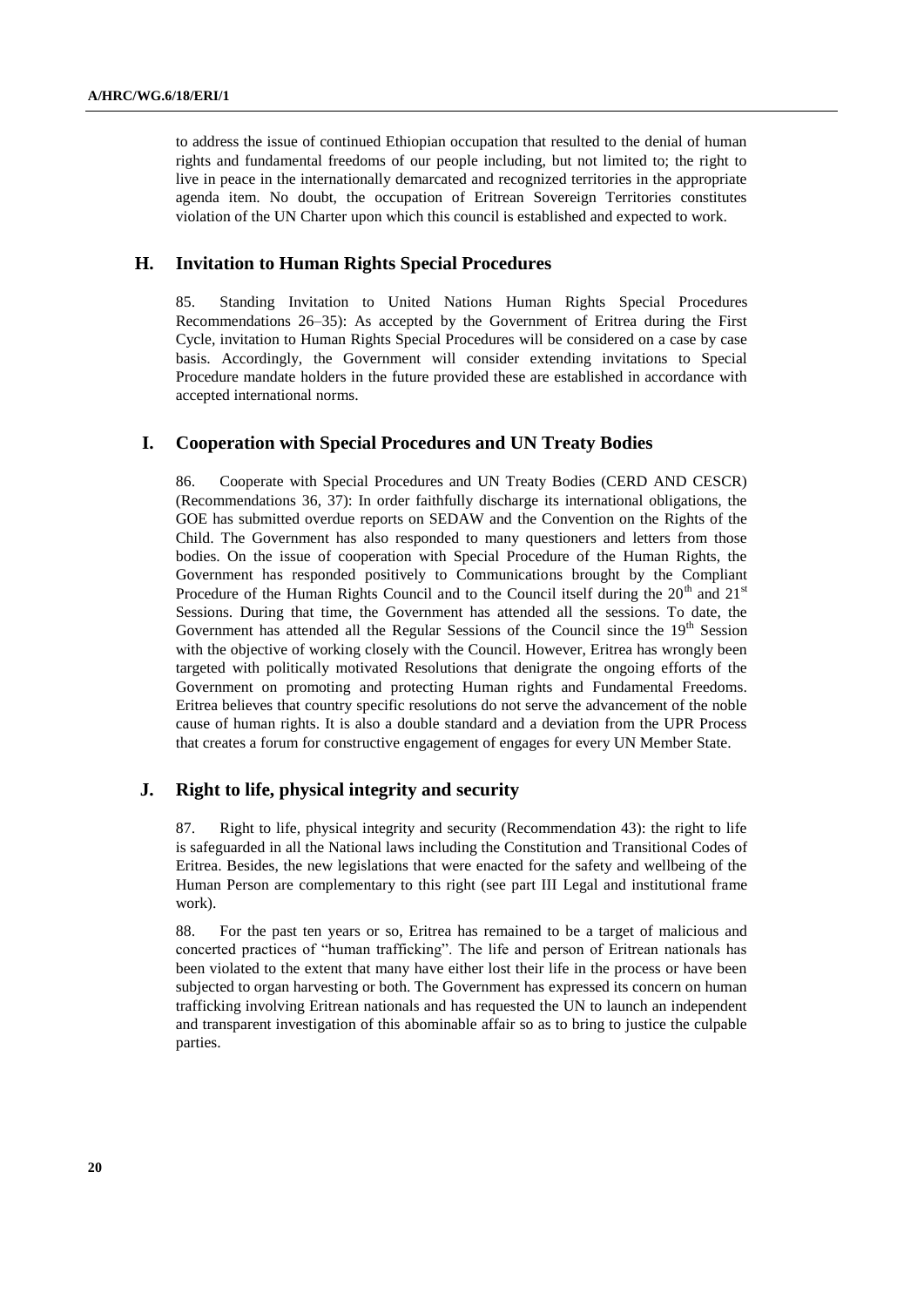## **K. Enforced and involuntary disappearance**

89. **Cooperate with the Working group on Enforced and Involuntary Disappearance** (Recommendations 7 and 13): The Transitional Civil Procedure Code of Eritrea of 1991 provides for Habeas corpus. Furthermore, political abduction is a criminal act under the Transitional Penal Code of Eritrea. In this regard, the Government is ready to cooperate and had previously responded to the group by providing information on the status of some Ethiopians. Discussions are currently underway with the UN in Eritrea with relevant mandates on concrete areas of cooperation for combating human trafficking.

## **L. Accession to conventions**

90. The statutory procedures for signing and ratifying the Conventions that Eritrea had not signed so far but which were discussed and accepted in the first UPR cycle were set in motion. The Steering Committee is pleased to report the government's finalization of the internal juridical processes of approval and endorsement of all these Conventions, namely the Convention Against Torture (CAT Recommendations 1–6, 9, 10, 14, 15); the International Convention on the Rights of People with Disabilities (Recommendations 1, 9); and the ILO Convention on Worst Forms of Child Labor (Recommendation 12). The Government has also ratified the International Convention on the Protection of Migrant Workers and their Immediate Families (Recommendation 16).

## **IV. Challenges, constraints, best practice and achievements**

### **A. Challenges**

#### **1. Occupation of sovereign Eritrean territories**

91. One of the main constraints of the Government of Eritrea to fulfill its international and national obligations in promoting and protecting Human Rights and Fundamental Freedoms is the continued occupation of Sovereign Eritrean Territories by Ethiopia. In this regard, there are around 70,000 internally displaced Eritreans. The issue of occupation has entailed, among other things, the prolongation of the national service and other onerous burdens on the country and its people. Unnecessary expenditure for defense as well as undesirable delays in the constitutional process are byproducts of this reality. On the occasion, the Government calls upon the Council to give due regard to the continued violation of basic human rights including; but not limited to, the right to live in peace.

#### **2. Sanctions**

92. Eritrea's sovereign territory remains under Ethiopian occupation with all its deleterious consequences. In addition, the UN Security Council has not only failed to assume its legal and moral obligations to tolerate with impunity Ethiopia's occupation of sovereign Eritrean territories in violation of the UN Charter, international law and the final and binding arbitral ruling of the Eritrea Ethiopia Boundary Commission for the past 11 years but it has imposed unwarranted sanctions against Eritrea under the prodding of the United States. The impact of this sanction on human rights is undoubtedly negative. The GOE avails this occasion to call for the rescinding of these sanctions.

#### **3. Political motivated resolutions**

93. To add insult to injury, Eritrea has been subjected to a litany of accusations of gross violations of human rights in the areas of civic, political, economic, social and cultural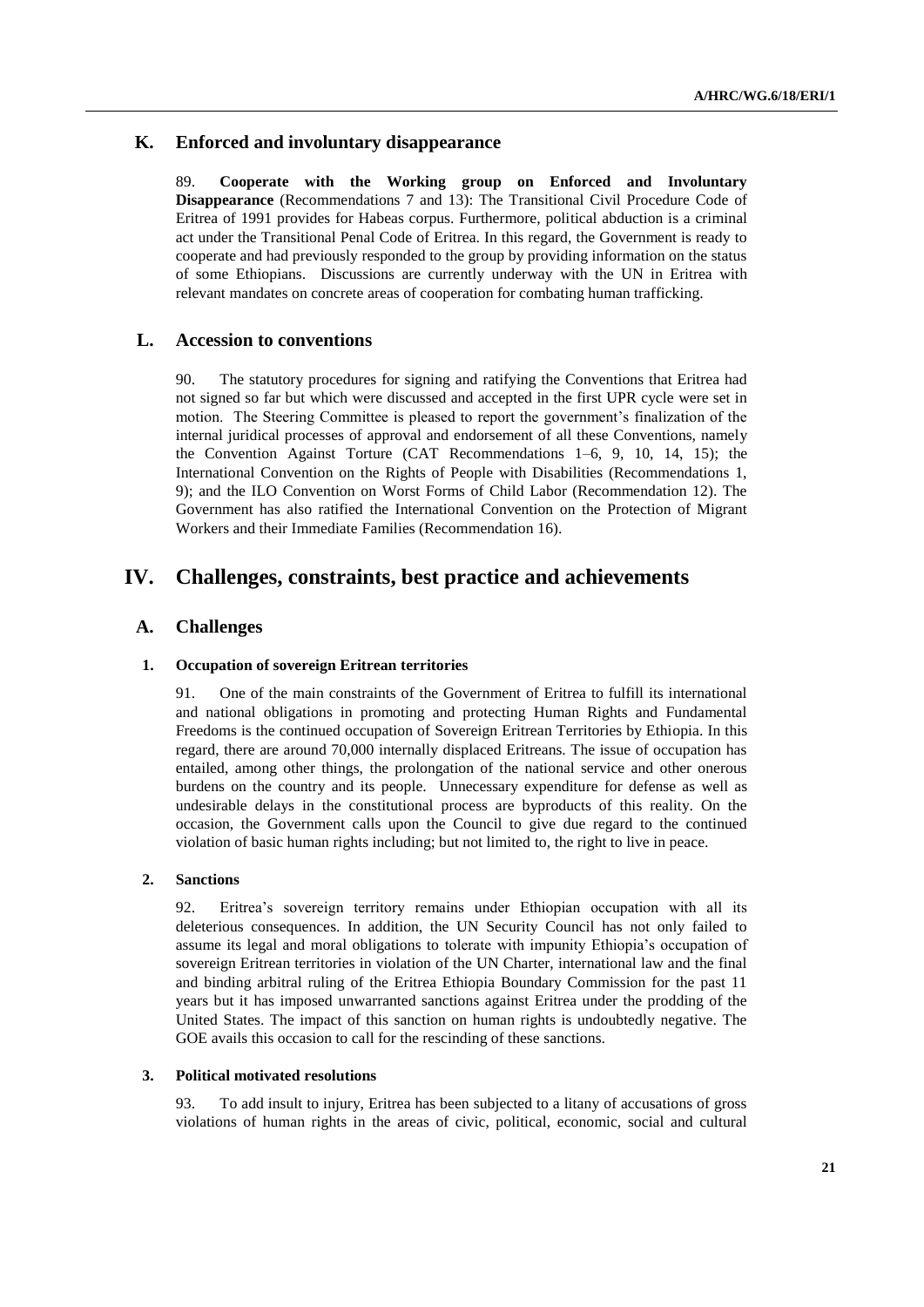domains. The facts on the ground illustrate that these accusations are not valid and are mainly motivated by sinister political agendas. The steady progress the country has and is making on the different facetes of fundamental human rights that this report has tried to highlight and the GOE's principled commitment to these rights accentuate, in our view, the variance between the reality on the ground and the concerted campaigns that Eritrea's detractors have unleashed for other ulterior motives.

## **B. Constraints**

94. In spite of marked progress in several areas, Eritrea is certainly facing enormous constraints and challenges. Among the main challenges/constraints are:

(a) Economic Challenges.

(b) Institutional challenges in terms of human, material, financial and organizational capacities.

(c)Absolute and/or relative shortage of some types of health professionals and specialists.

(d) Limited appropriate vocational training centres.

(e) Climate change and its implications on water resources development and management.

95. Nonetheless, as imposing as there constraints are to Eritrea's development efforts, the People and Government of Eritrea will continue to invest in the future of their country confident that their determination, perseverance, and sacrifices are bound to pay off in the end.

## **C. Best practice**

96. Decisive role of the family as a social institution in the promotion and protection of human rights and innovative approaches in early childhood development. Community Based Approach to deal with all social problems in general and the approach to orphans and other vulnerable children and persons with disability is not only cost effective, sustainable but also pays attention to the needs of the individual and places him/her within own social context.

97. Heavily subsidized health system and free education up to tertiary level.

98. People centred approaches that promote responsible participation and the emphasis given to local governance system at the lowest level and empowerment of the community's magistrates system.

99. The integration of moral and civic education and campaigning at all levels in the national education system and in all non formal settings; organized life set ups for the upbringing of a new generation and the transfer of values as a cultural heritage.

100. Adherence to some key principles of several conventions despite not being a party such as the 1951 Refugee Convention and the Convention on the Rights of Persons with Disabilities. In terms of rights of refugees, the State of Eritrea has demonstrated good track record regarding access to some important rights for 3,149 Somali refugees such as physical safety, religious freedoms, freedom of movement, birth registration, as well as access to courts, education and healthcare. However, there is room for improvement in some areas, including but not limited to, establishment of formal asylum procedures with